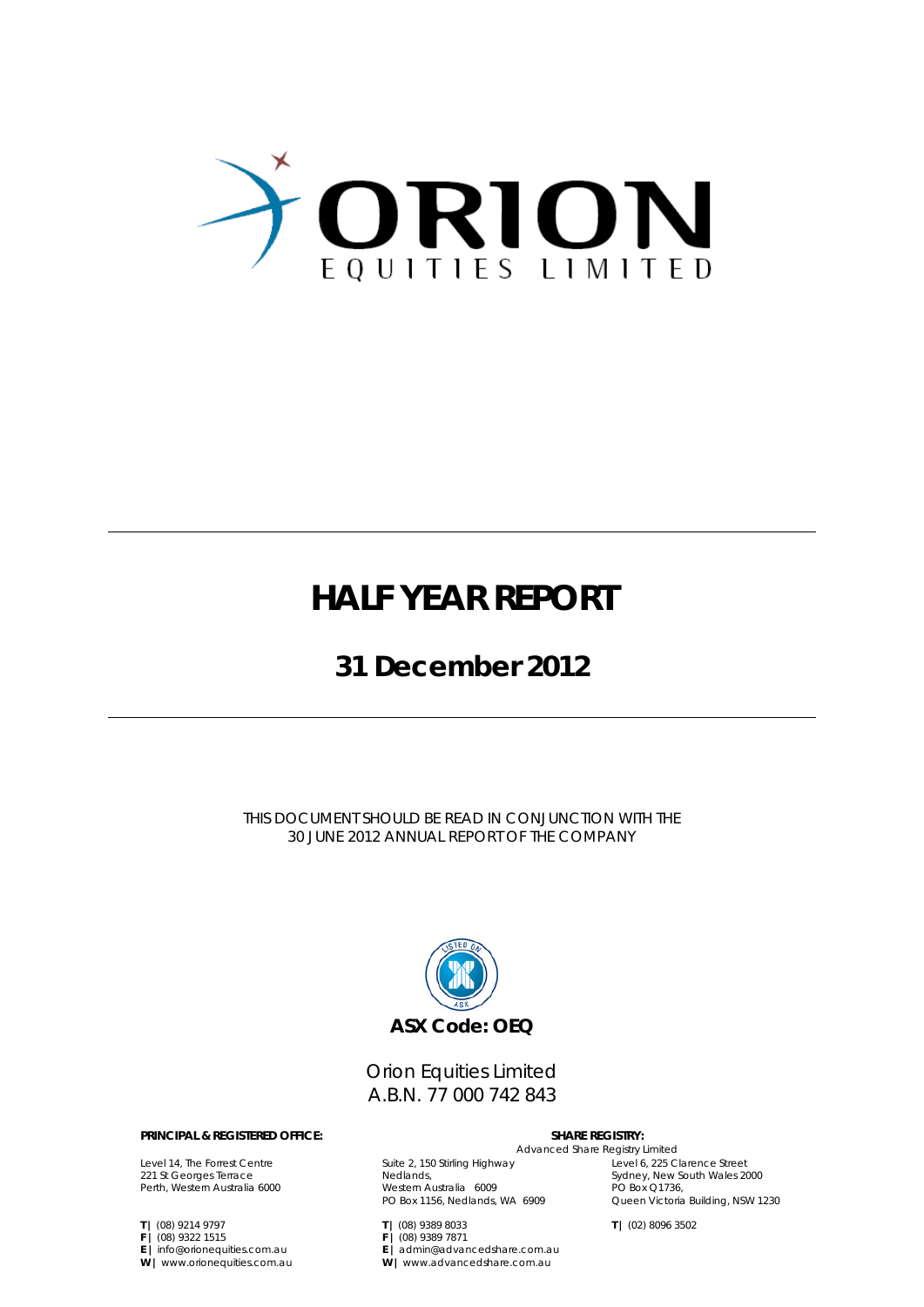### **CONTENTS CORPORATE DIRECTORY**ASX Appendix 4D Half Year Report **2 B Farooq Khan** Executive Chairman Directors' Report **4** V

| Auditor's Independence Declaration                                            | 12 | Victor Ho<br>Executive Director<br>Yaqoob Khan<br>Non-Executive Director                          |
|-------------------------------------------------------------------------------|----|---------------------------------------------------------------------------------------------------|
| Consolidated Statement of<br>Profit or Loss and other<br>Comprehensive Income | 13 | <b>COMPANY SECRETARY</b><br>Victor Ho                                                             |
| Consolidated Statement of<br><b>Financial Position</b>                        | 14 | <b>PRINCIPAL &amp; REGISTERED OFFICE</b>                                                          |
| Consolidated Statement of<br>Changes in Equity                                | 15 | Level 14, The Forrest Centre<br>221 St Georges Terrace<br>Perth Western Australia 6000            |
| <b>Consolidated Statement of Cash Flows</b>                                   | 16 | (08) 9214 9797<br>Telephone:<br>Facsimile:<br>(08) 9322 1515                                      |
| Notes to the Consolidated<br><b>Financial Statements</b>                      | 17 | Email:<br>info@orionequities.com.au<br>www.orionequities.com.au<br>Website:                       |
| Directors' Declaration                                                        | 23 | <b>STOCK EXCHANGE</b>                                                                             |
| Auditor's Independent Review Report                                           | 24 | admin@advancedshare.com.au<br>Email:<br>Investor Web: www.advancedshare.com.au                    |
| Securities Information                                                        | 26 | <b>ASX CODE</b><br><b>OEQ</b>                                                                     |
| www.orionequities.com.au                                                      |    | <b>SHARE REGISTRY</b><br><b>Advanced Share Registry Services</b><br>Suite 2, 150 Stirling Highway |
| Visit our website for:                                                        |    | Nedlands Western Australia<br>6009<br>Telephone:<br>(08) 9389 8033                                |
| <b>Latest News</b>                                                            |    | Facsimile:<br>(08) 9389 7871                                                                      |

- **Market Announcements**
- 

**Register your email with us to** 

**Financial Reports Level 6, 225 Clarence Street**  Sydney, New South Wales 2000 Telephone: (02) 8096 3502

**receive latest Company <b>Email:** Email: admin@advancedshare.com.au **announcements and releases Investor Web:** www.advancedshare.com.au

### **AUDITOR**

**EMAIL US NOW CONSUMING THE RESIDENCE OF AUDIT OF STATE OF STATE OF STATE OF STATE OF STATE OF STATE OF STATE OF STATE OF STATE OF STATE OF STATE OF STATE OF STATE OF STATE OF STATE OF STATE OF STATE OF STATE OF STATE OF S**  38 Station Street **info@orionequities.com.au 1988** and 1990 subiaco, Western Australia 6008 Telephone: (08) 6382 4600 Facsimile: (08) 6382 4601<br>Website: www.bdo.com.au www.bdo.com.au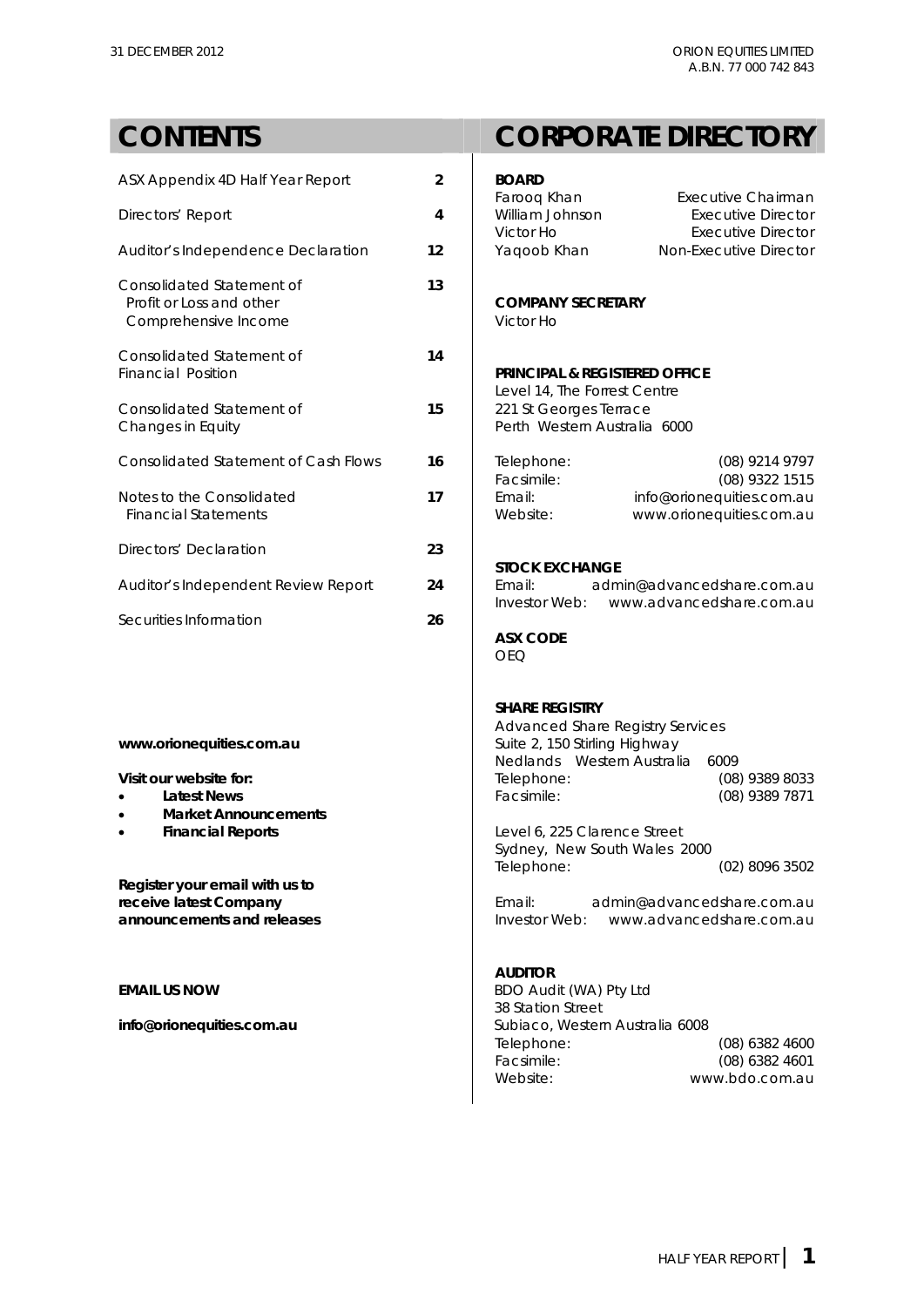## **APPENDIX 4D HALF YEAR REPORT**

This Half Year Report is provided to the Australian Securities Exchange (**ASX**) under ASX Listing Rule 4.2A.3.

| <b>Current Reporting Period:</b> | 1 July 2012 to 31 December 2012       |
|----------------------------------|---------------------------------------|
| Previous Corresponding Period:   | 1 July 2011 to 31 December 2011       |
| Reporting Date:                  | 31 December 2012                      |
| Company:                         | Orion Equities Limited (Orion or OEQ) |
| Consolidated Entity:             | Orion and controlled entities.        |

### **RESULTS FOR ANNOUNCEMENT TO THE MARKET**

| <b>Consolidated Entity</b>                  | Dec 2012<br>\$ | Dec 2011<br>\$ | %<br>Change | Up/<br>Down |
|---------------------------------------------|----------------|----------------|-------------|-------------|
| Total revenues                              | 701.604        | 375.048        | 87%         | Up          |
| Total expenses                              | (727, 633)     | (4,123,313)    | 82%         | Down        |
| Loss before tax                             | (26, 029)      | (3,748,265)    | 99%         | Loss Down   |
| Income tax expense                          |                |                |             |             |
| Loss attributable to members of the Company | (26, 029)      | (3,748,265)    | 99%         | Loss Down   |
| Basic loss per share (cents)                | (0.15)         | (21.04)        | 99%         | Loss Down   |
|                                             | Dec 2012       | Jun 2012       | %           | Up/         |
| <b>Consolidated Entity</b>                  | \$             | \$             | Change      | Down        |
| Pre-tax NTA backing per share               | 0.694          | 0.695          | 0.1%        | Down        |
| Post-tax NTA backing per share              | 0.694          | 0.695          | 0.1%        | Down        |

### **BRIEF EXPLANATION OF RESULTS**

Revenues include:

- (1) \$477,357 net gain on financial assets held at fair value through profit or loss (December 2011: \$1,731,769 net loss); and
- (2) \$172,630 income from olive grove operations (December 2011: \$336,831).

Expenses include:

- (1) \$3,995 share of ASX listed Bentley Capital Limited's (**BEL**) (Associate entity) net loss (December 2011: \$987,980 net loss, net of dividends received from Associate of \$697,469);
- (2) \$293,973 personnel costs (including Directors' fees) (December 2011: \$327,756); and
- (3) \$275,466 olive grove and oil operations (which does not include depreciation expenses) (December 2011: \$658,610).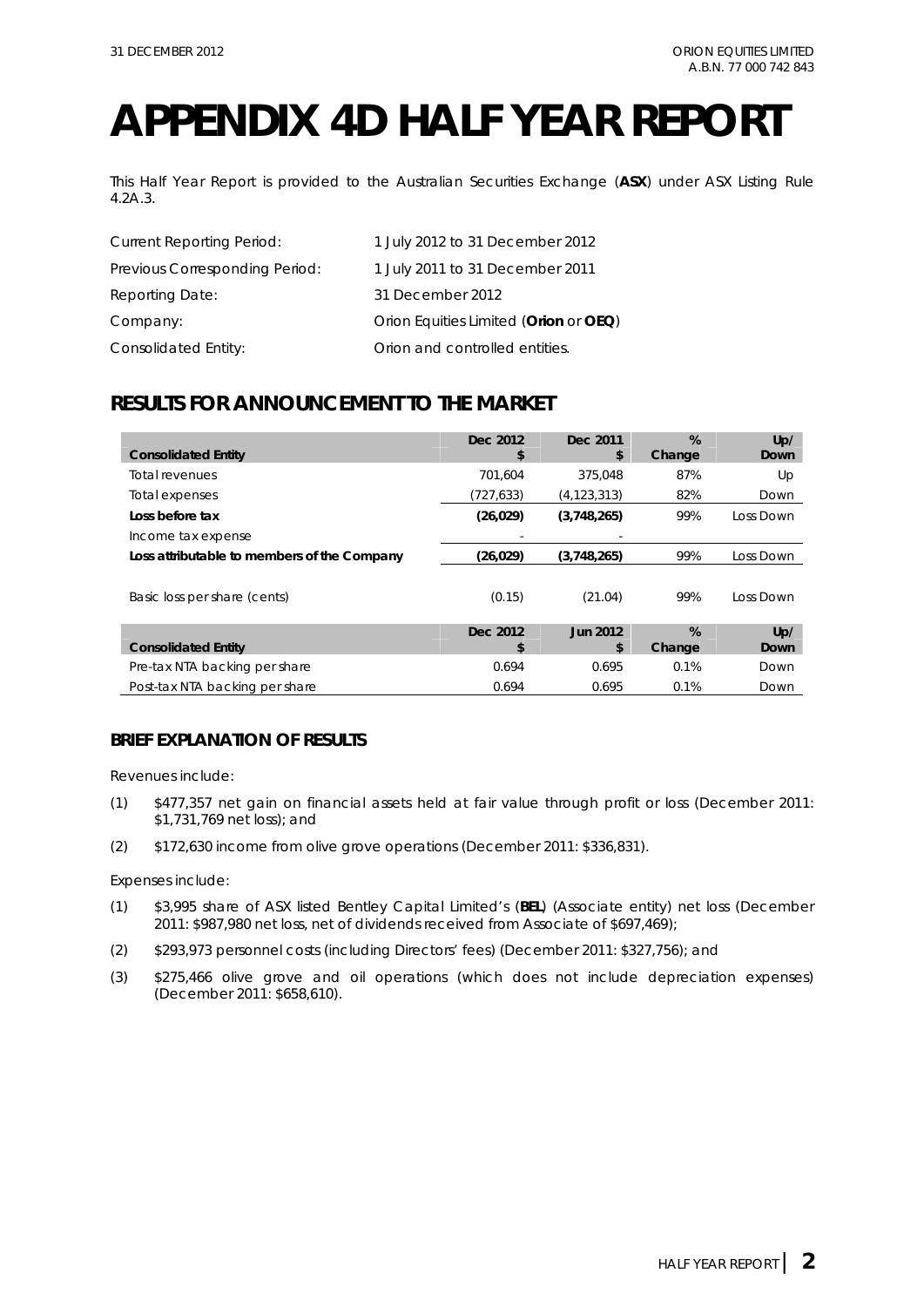## **APPENDIX 4D HALF YEAR REPORT**

The principal components of the \$477,357 net gain on financial assets held at fair value through profit or loss are:

- (a) \$834,540 unrealised gain on the Company's share investment in ASX listed Strike Resources Limited (**SRK**) which increased in value from \$0.11 to \$0.16 per share during the half year;
- (b) \$98,717 realised gain on the sale of the Company's 6,332,744 shares in ASX listed Alara Resources Limited (**AUQ**) (from cost) at an average price of \$0.25 per share (excluding brokerage); the Company notes that historically, it has realised a total of \$2.64 million gross proceeds from the sale of 9,332,744 AUQ shares with a cash cost base of \$2.23 million; and
- (c) \$447,018 reversal of previous periods' unrealised gain on the Company's investment in AUQ on disposal of the same during the current period.

Please refer to the Directors' Report and Financial Report for further information on a review of the operations and the financial position and performance of Orion Equities for the half year ended 31 December 2012.

### **DIVIDENDS**

The Directors have not declared a dividend in respect of the half year ended 31 December 2012.

### **ASSOCIATE ENTITIES**

Orion Equities has accounted for the following share investment at reporting date as investments in an Associate entity (on an equity accounting basis):

(1) 27.97% interest in ASX listed Bentley Capital Limited (**BEL**) (30 June 2012: 27.97%).

### **CONTROLLED ENTITIES**

The Company did not gain or cease control of any entities during the half year.

For and on behalf of the Directors,

**Date: 28 February 2013** 

**Victor Ho Executive Director and Company Secretary** 

Telephone: (08) 9214 9797 Email: cosec@orionequities.com.au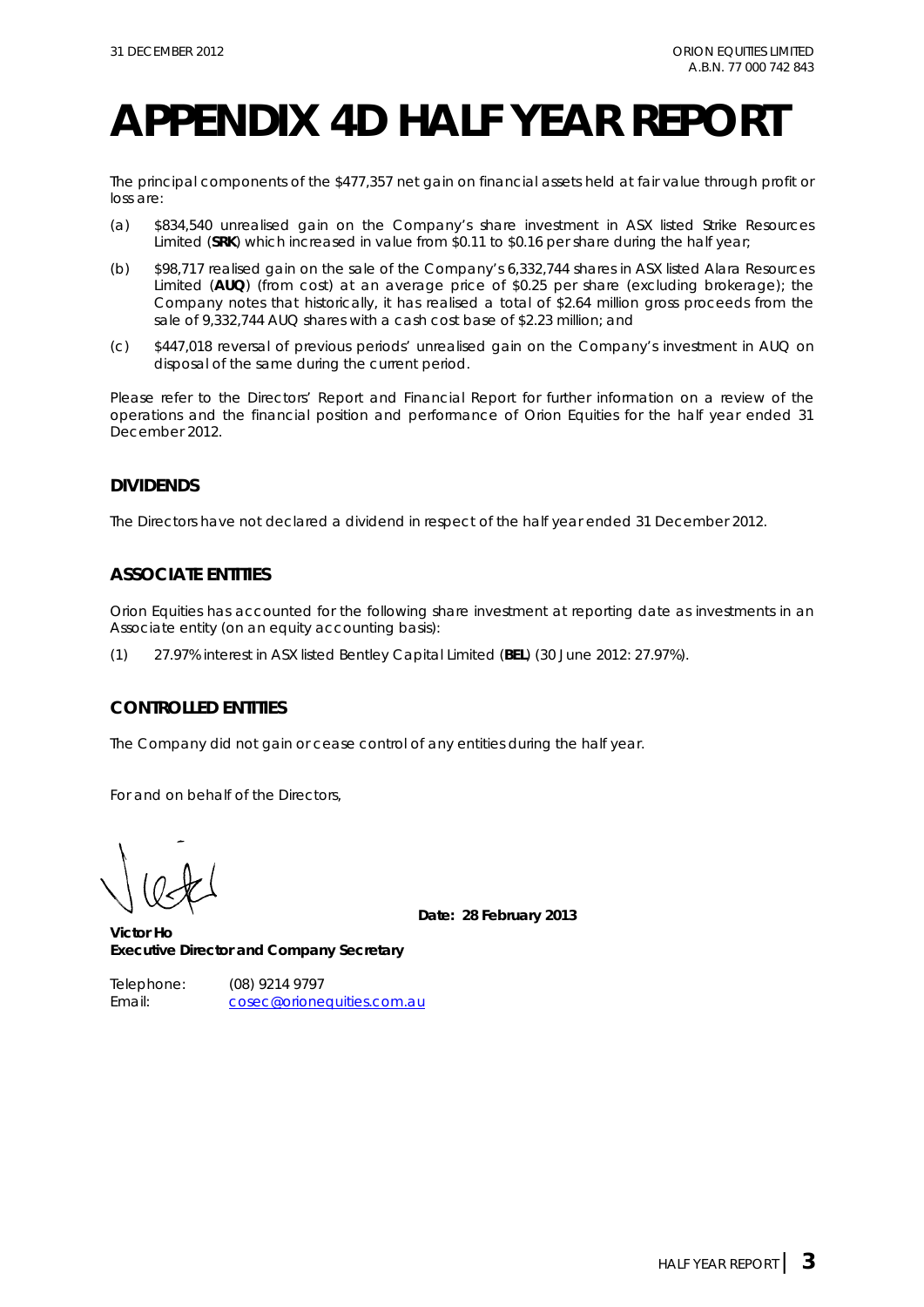The Directors present their report on Orion Equities Limited (**Company** or **Orion Equities** or **OEQ**) and its controlled entities (the **Consolidated Entity**) for the half year ended 31 December 2012 (**Reporting Date**).

Orion Equities is a public company limited by shares that was incorporated in New South Wales and has been listed on the Australian Securities Exchange (**ASX**) since November 1970 (ASX Code: OEQ).

### **NET TANGIBLE ASSET BACKING (NTA)**

|                                              | Dec 2012   | <b>Jun 2012</b> |
|----------------------------------------------|------------|-----------------|
| <b>Consolidated Entity</b>                   |            |                 |
| Net tangible assets (before tax)             | 12,356,474 | 12,382,503      |
| Pre-Tax NTA Backing per share                | 0.694      | 0.695           |
| Less deferred tax assets and tax liabilities |            |                 |
| Net tangible assets (after tax)              | 12,356,474 | 12,382,503      |
| Pre-Tax NTA Backing per share                | 0.694      | 0.695           |
| Based on total issued share capital          | 17,814,389 | 17,814,389      |
|                                              |            |                 |

### **FINANCIAL POSITION**

|                                                        | Dec 2012    | <b>Jun 2012</b> |
|--------------------------------------------------------|-------------|-----------------|
| <b>Consolidated Entity</b>                             | \$          | \$              |
| Cash                                                   | 1,819,704   | 365,031         |
| Financial assets at fair value through profit and loss | 2,715,115   | 3,821,383       |
| Investments in listed Associate entity                 | 4,375,121   | 4,584,254       |
| Inventory                                              | 1,840,951   | 1,917,595       |
| Receivables                                            | 144,371     | 292,915         |
| Intangibles                                            | 727,746     | 727,746         |
| Other assets                                           | 1,664,586   | 1,686,035       |
| Deferred tax asset                                     | 161,302     | 352,085         |
| <b>Total Assets</b>                                    | 13,448,896  | 13,747,044      |
| Other payables and liabilities                         | (203, 374)  | (284, 710)      |
| Deferred tax liability                                 | (161, 302)  | (352,085)       |
| <b>Net Assets</b>                                      | 13,084,220  | 13,110,249      |
| Issued capital                                         | 19,374,007  | 19,374,007      |
| Reserves                                               | 361,505     | 361,505         |
| <b>Accumulated losses</b>                              | (6,651,292) | (6,625,263)     |
| <b>Total Equity</b>                                    | 13,084,220  | 13,110,249      |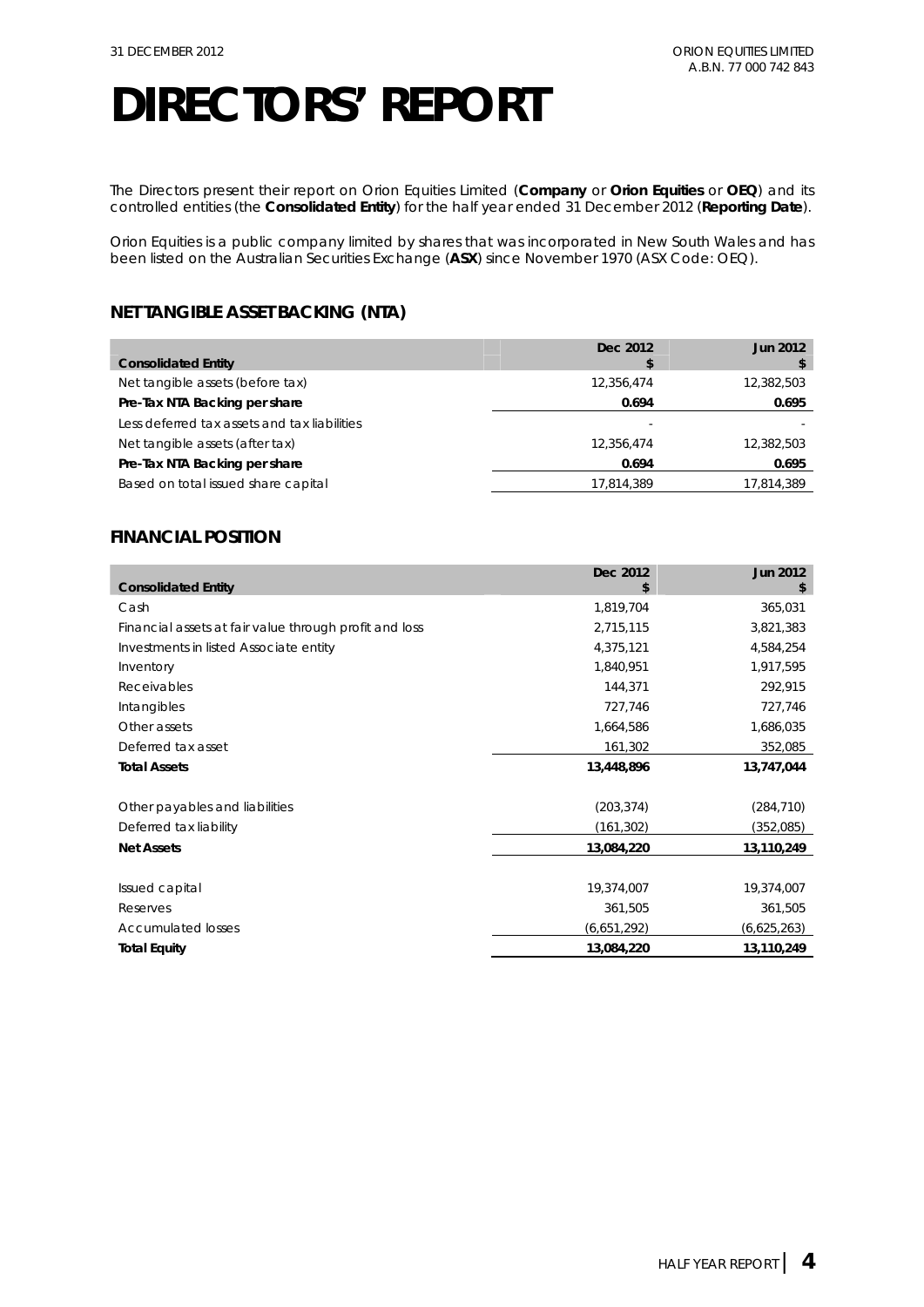### **OPERATING RESULTS**

| <b>Consolidated Entity</b>                  | Dec 2012                 | Dec 2011      |
|---------------------------------------------|--------------------------|---------------|
| Total revenues                              | 701.604                  | 375,048       |
| Total expenses                              | (727, 633)               | (4, 123, 313) |
| Loss before tax                             | (26, 029)                | (3,748,265)   |
| Income tax expense                          | $\overline{\phantom{a}}$ |               |
| Loss attributable to members of the Company | (26, 029)                | (3,748,265)   |

Revenues include:

- (1) \$477,357 net gain on financial assets held at fair value through profit or loss (December 2011: \$1,731,769 net loss); and
- (2) \$172,630 income from olive grove operations (December 2011: \$336,831).

Expenses include:

- (1) \$3,995 share of ASX listed Bentley Capital Limited's (**BEL**) (Associate entity) net loss (December 2011: \$987,980 net loss, net of dividends received from Associate of \$697,469);
- (2) \$293,973 personnel costs (including Directors' fees) (December 2011: \$327,756); and
- (3) \$275,466 olive grove and oil operations (which does not include depreciation expenses) (December 2011: \$658,610).

The principal components of the \$477,357 net gain on financial assets held at fair value through profit or loss are:

- (a) \$834,540 unrealised gain on the Company's share investment in ASX listed Strike Resources Limited (**SRK**) which increased in value from \$0.11 to \$0.16 per share during the half year;
- (b) \$98,717 realised gain on the sale of the Company's 6,332,744 shares in ASX listed Alara Resources Limited (**AUQ**) (from cost) at an average price of \$0.25 per share (excluding brokerage); the Company notes that historically, it has realised a total of \$2.64 million gross proceeds from the sale of 9,332,744 AUQ shares with a cash cost base of \$2.23 million; and
- (c) \$447,018 reversal of previous periods' unrealised gain on the Company's investment in AUQ on disposal of the same during the current period.

### **LOSS PER SHARE**

| <b>Consolidated Entity</b>                      | Dec 2012   | Dec 2011   |
|-------------------------------------------------|------------|------------|
| Basic and diluted loss per share (cents)        | (0.15)     | (21.04)    |
| Weighted average number of ordinary shares      |            |            |
| outstanding during the half year used in the    |            |            |
| calculation of basic and diluted loss per share | 17.814.389 | 17,814,389 |

### **DIVIDENDS**

The Directors have not declared a dividend in respect of the half year ended 31 December 2012.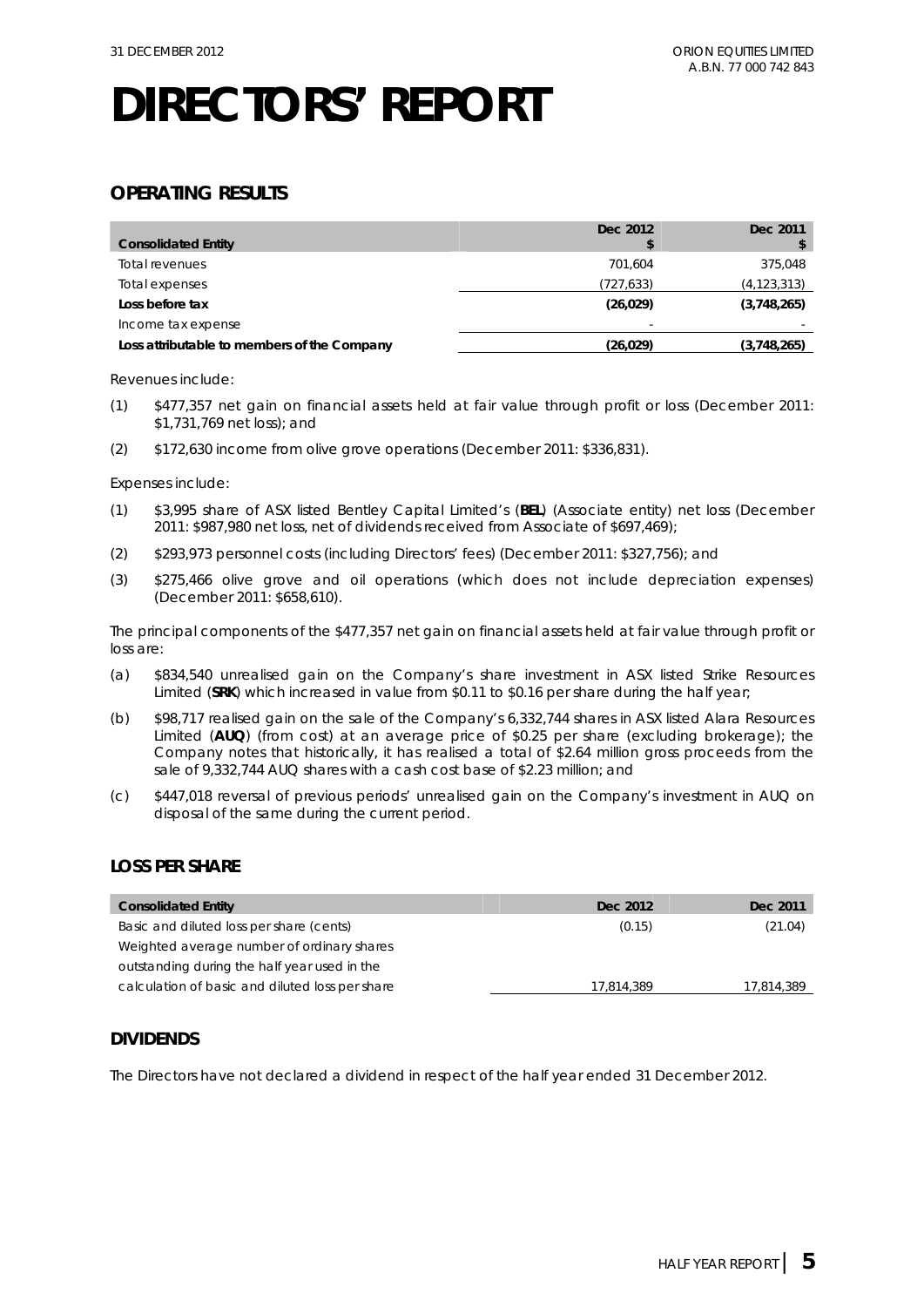### **SECURITIES IN THE COMPANY**

At the reporting date and the date of this report, the Company had 17,814,389 shares on issue (30 June 2012: 17,814,389). The Company does not have other securities on issue at the date of this report.

### **REVIEW OF OPERATIONS**

### **(a) Investment Portfolio Details as at 31 December 2012**

### **Asset Weighting**

|                                                                        | % of Net Assets |          |
|------------------------------------------------------------------------|-----------------|----------|
|                                                                        | Dec 2012        | Dec 2011 |
| Australian equities                                                    | 54%             | 63%      |
| Agribusiness <sup>1</sup>                                              | 19%             | 16%      |
| Property held for development and resale                               | 13%             | 13%      |
| Net tax liabilities (current year and deferred tax assets/liabilities) |                 |          |
| Net cash/other assets and provisions                                   | 14%             | 8%       |
| <b>TOTAL</b>                                                           | 100%            | 100%     |

### **Major Holdings in Securities Portfolio**

| Equities     |                                | <b>Fair Value</b><br>\$'million | $%$ of<br><b>Net Assets</b> | ASX<br>Code | <b>Industry Sector Exposures</b> |
|--------------|--------------------------------|---------------------------------|-----------------------------|-------------|----------------------------------|
|              | <b>Bentley Capital Limited</b> | 3.28                            | 25.08%                      | BEL         | Diversified Financials           |
|              | Strike Resources Limited       | 2.67                            | 20.41%                      | <b>SRK</b>  | <b>Materials</b>                 |
| <b>TOTAL</b> |                                | 5.95                            | 45.49%                      |             |                                  |

### **(b) Bentley Capital Limited (ASX Code: BEL)**

Bentley Capital Limited (**Bentley**) is a listed investment company with a current exposure to Australian equities. Orion Directors, Farooq Khan and William Johnson are on the Board of Bentley as Chairman and Executive Director respectively. Orion Director and Company Secretary, Victor Ho, is also Company Secretary of Bentley.

Orion holds 27.97% (20,513,783 shares) of Bentley's issued ordinary share capital with Queste Communications Ltd (the controlling company of Orion) holding 2.37% (1,740,625 shares) of Bentley's issued ordinary share capital (30 June 2012: Orion held 20,513,783 shares (27.97%) and Queste held 1,740,625 shares (2.37%)).

Bentley's asset weighting as at 31 December 2012 was 63.8% Australian equities (30 June 2012: 75.6%) and 36.2% net cash/ other assets (30 June 2012: 24.4%).

Bentley had net assets of \$19.32 million as at 31 December 2012 (30 June 2012: \$20.07 million) and incurred an after tax net loss of \$0.01 million for the financial half year (31 December 2011: \$3.50 million net loss).

-

 $1$  Agribusiness net assets include olive grove land, olive trees, water licence, buildings, plant and equipment and inventory (bulk and packaged oils)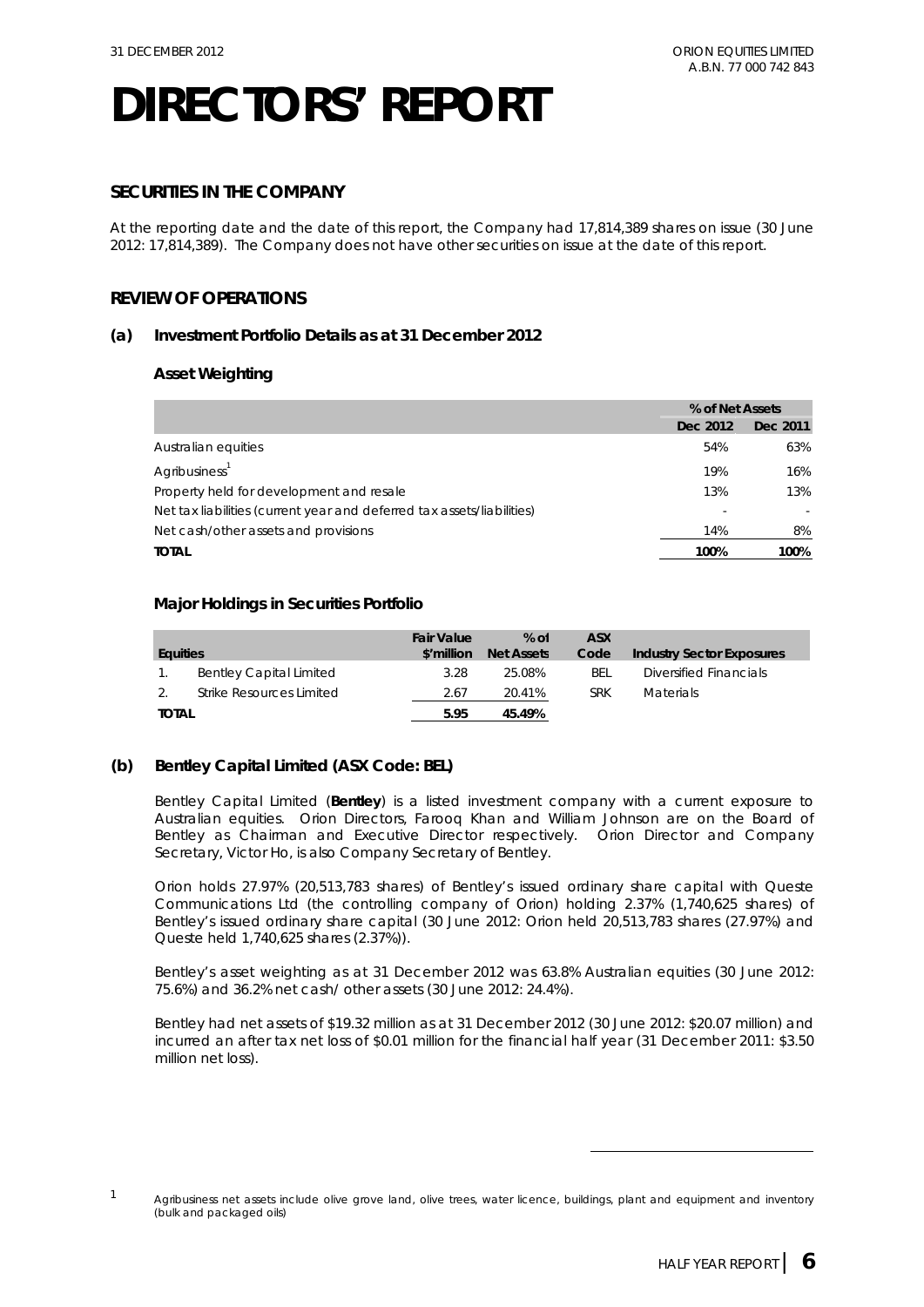Bentley has also returned \$0.73 million (via a capital return of one cent per share) to its shareholders during the financial half year (6 months to 30 June 2012: \$0.73 million was returned to shareholders via a capital return of one cent per share).

Orion received a total of \$205,138 from this distribution during the financial half year (6 months to 30 June 2012: \$205,138).

On 28 February 2013, Bentley announced its intention to seek shareholder approval to undertake a one cent per share return of capital. Subject to receipt of Bentley shareholder approval, Orion's entitlement under this proposed distribution is expected to be \$205,138.

The Company notes that these capital distributions from Bentley are not regarded as revenues/income; the carrying value of the Company's investment in Bentley is reduced by the value of the capital returned by Bentley.

### **(c) Strike Resources Limited (ASX Code: SRK)**

Strike Resources Limited (**Strike**) is a resources company with iron ore exploration and development projects in Peru. Orion Director, William Johnson is a Director on the Board of Strike.

The Company holds 16,690,802 shares, being 11.48% of Strike's issued ordinary share capital (30 June 2012: 16,690,802 shares and 11.71%).

The value of Orion's holdings in Strike appreciated by \$0.835 million during the course of the half year, from \$1.84 million (at \$0.11 per share as at 30 June 2012) to \$2.67 million (at \$0.16 per share on 31 December 2012).

Historically, the shareholding in Strike has predominantly been earned through the sale of various mining assets to Strike. These assets were acquired and funded to the point of sale to Strike at a cost of approximately \$1.25 million. They were subsequently on sold to Strike in tranches for a total consideration of \$19 million comprising 11,166,667 Strike shares and 3.5 million unlisted Strike options (with exercise prices of \$0.178 and \$0.278 per option, which were converted into shares in February 2011 at a cost of \$0.79 million). Orion has also acquired 2,024,135 additional Strike shares on-market and via the conversion of listed options at \$0.20 each.

### **(d) Alara Resources Limited (ASX Code: AUQ)**

Alara Resources Limited (**Alara**) is a minerals exploration and development company with precious and base metals projects in Saudi Arabia and Oman. Orion Director, William Johnson is on the Board of Alara as a Non-Executive Director. Orion Chairman, Farooq Khan, resigned as an Alara Director on 31 August 2012. Orion Director and Company Secretary, Victor Ho, is also Company Secretary of Alara.

In September 2012, the Company sold its 6,332,744 shareholding in Alara at an average price of \$0.25 per share (excluding brokerage), realising gross proceeds of \$1.58 million. The Company incurred a net loss on sale of \$0.348 million comprising:

- (i) \$98,717 realised gain (from cost); and
- (ii) \$447,018 reversal of previous periods' unrealised gain.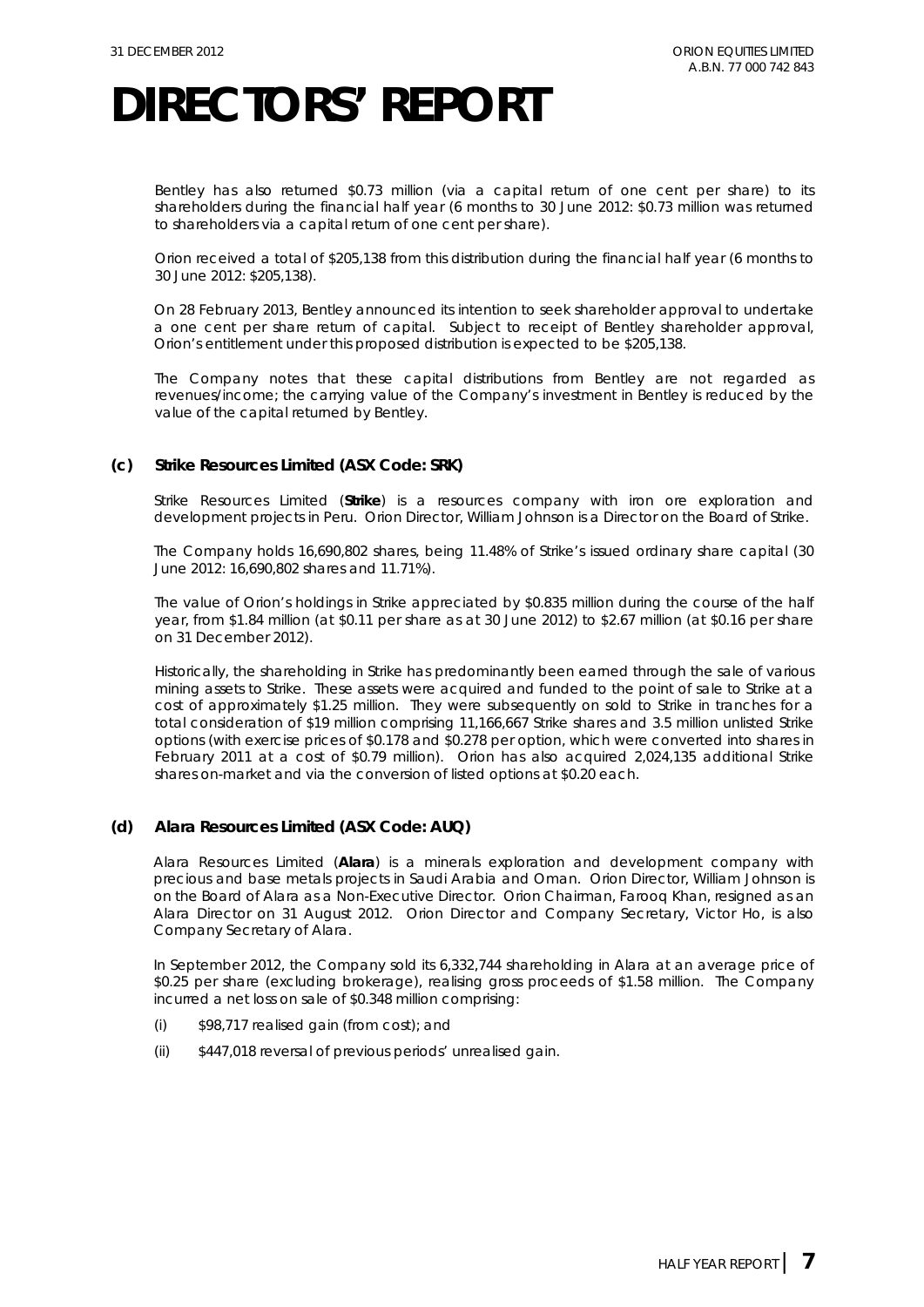Historically, the shareholding in Alara occurred through the sale of Orion's 25% interest in various uranium tenements to Alara in conjunction with Strike (who held the balance of 75% interest in the same). These assets were acquired and funded to the point of sale to Strike previously at a cost of approximately \$0.05 million. Orion's residual 25% interest was free-carried by Strike thereafter. Orion's interests in these mining tenements were subsequently on-sold to Alara for vendor shares in the initial public offering (**IPO**) of Alara for a consideration of \$1,562,500 comprising 6,250,000 Alara shares. Orion also acquired 3,082,744 additional Alara shares via the Alara IPO, on-market purchases and via an in-specie distribution from Strike.

### **(e) Agribusiness Assets**

The Company owns the ultra premium 'Dandaragan Estate' Extra Virgin Olive Oil business and a 143 hectare commercial olive grove located in Gingin, Western Australian (approximately 100 kilometres North of Perth) producing olive oil from approximately 64,500, 13-14 year old olive tree plantings.

The 2012 harvesting season (completed in May 2012) yielded ~170 tonnes of fruit from which ~34,079 litres of oils were extracted (2011: ~1,200 tonnes of fruit and ~200,000 litres of oils). The decrease in tonnes processed reflects the biennial cycle of growth and production from olive trees whereby trees exhibit alternating years of high and low bearing fruit.

Furthermore, the 2012 harvest was intentionally significantly reduced to save costs. The oil harvested is sufficient for the ultra premium 'Dandaragan Estate' Extra Virgin Olive Oil business.

A summary of results for the olive grove operations during the financial half year are as follows:

- (i) Gross revenues were \$172,630 (31 December 2011: \$336,831);
- (ii) Olive grove operation expenses were \$275,466 (which does not include depreciation expenses) (31 December 2011: \$658,610);
- (iii) Olive grove depreciation expenses were \$32,417 (31 December 2011: \$39,195);
- (iv) Inventory Bulk Oils of \$120,838 reflects the pro-rata cost of harvesting and processing the bulk litres of oil (30 June 2012: \$206,320); and
- (v) Inventory Packaged Oils of \$11,475 reflects the pro-rata cost of harvesting and processing the packaged litres of oil plus the cost of packaging and bottles/tins held as inventory (30 June 2012: \$15,677).

The carrying values of the olive grove property (\$999,901) and water licence (\$627,750) are based on an independent valuation of the assets undertaken for the 30 June 2012 accounts. The carrying value of the olive trees (\$65,500 representing approximately one dollar per tree) is based on the Directors' assessment of their value for the 30 June 2012 accounts.

A fresh independent valuation of these assets will be undertaken for the 30 June 2013 accounts.

### **(f) Other Property Assets**

This relates to a property located in Mandurah, Western Australia, which was originally acquired as a multi-unit development site. In 2009/2010 Orion sought development approval for the subdivision of the property into 4 survey-strata title lots. This application was rejected by the Western Australian Planning Commission. Subsequently Orion undertook a sale process of the property by way of public auction, with such auction failing to attract any bids. Orion has since renovated and rented out the property.

The carrying value of \$1,640,000 is based on an independent valuation of the property undertaken for the 30 June 2012 accounts.

A fresh independent valuation of this asset will be undertaken for the 30 June 2013 accounts.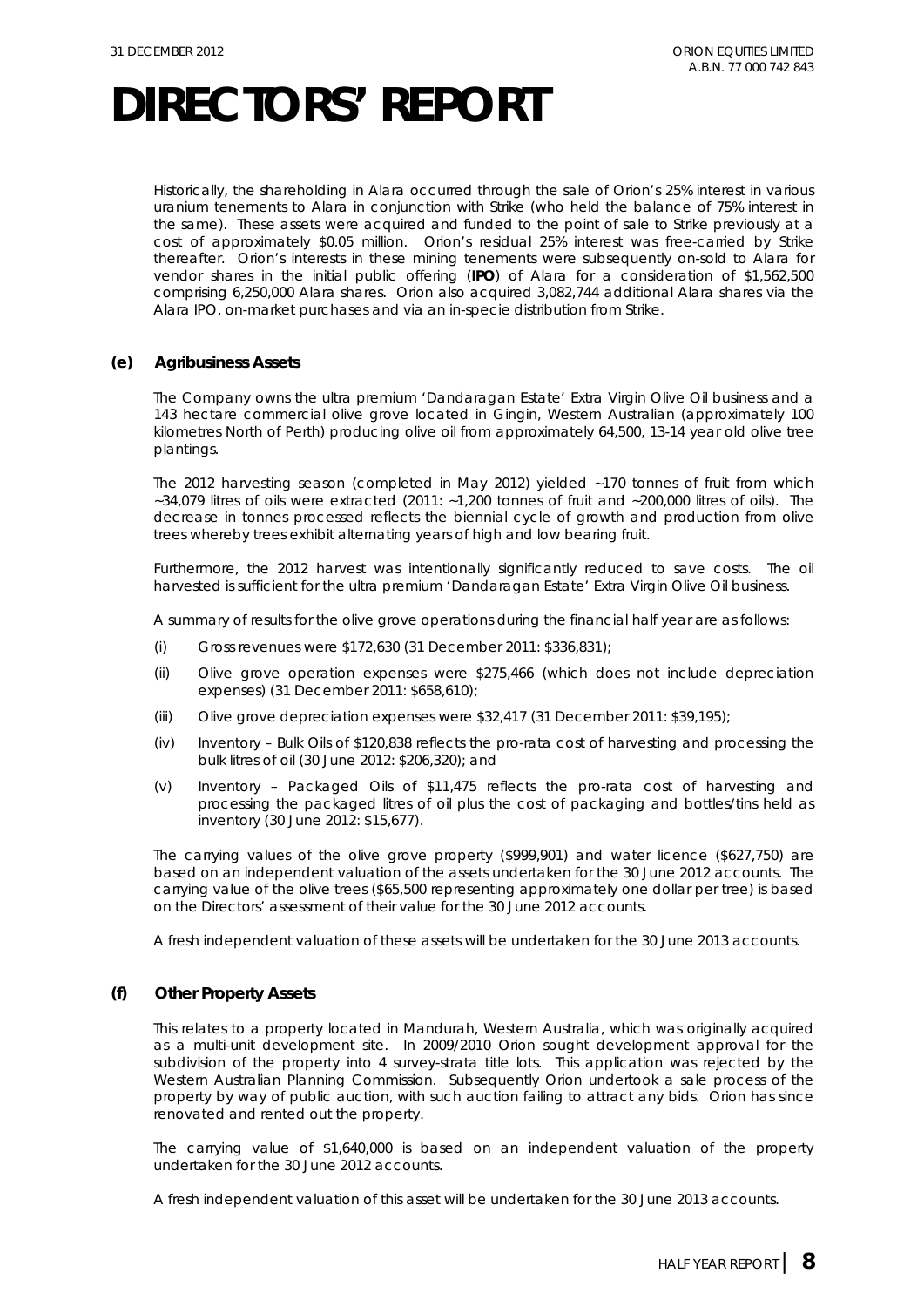### **BOARD OF DIRECTORS**

Information concerning Directors in office during or since the half year is as follows:

| Faroog Khan                                       | <b>Executive Chairman</b>                                                                                                                                                                                                                                                                                                                                                                                                                                                                                                         |                                                                                         |  |
|---------------------------------------------------|-----------------------------------------------------------------------------------------------------------------------------------------------------------------------------------------------------------------------------------------------------------------------------------------------------------------------------------------------------------------------------------------------------------------------------------------------------------------------------------------------------------------------------------|-----------------------------------------------------------------------------------------|--|
| Appointed                                         | 23 October 2006                                                                                                                                                                                                                                                                                                                                                                                                                                                                                                                   |                                                                                         |  |
| Qualifications                                    | BJuris, LLB. (Western Australia)                                                                                                                                                                                                                                                                                                                                                                                                                                                                                                  |                                                                                         |  |
| Experience                                        | Mr Khan is a qualified lawyer having previously practised principally in the field of<br>corporate law. Mr Khan has extensive experience in the securities industry, capital<br>markets and the executive management of ASX listed companies. In particular, Mr<br>Khan has quided the establishment and growth of a number of public listed companies<br>in the investment, mining and financial services sector. He has considerable<br>experience in the fields of capital raisings, mergers and acquisitions and investments. |                                                                                         |  |
| Relevant interest in shares                       | 2,000 shares - directly                                                                                                                                                                                                                                                                                                                                                                                                                                                                                                           |                                                                                         |  |
| <b>Special Responsibilities</b>                   | Chairman of the Company and the Investment Committee                                                                                                                                                                                                                                                                                                                                                                                                                                                                              |                                                                                         |  |
| Other current directorships in<br>listed entities | (1)<br>Executive Chairman and Managing Director of Queste Communications Ltd<br>(QUE) (since 10 March 1998)                                                                                                                                                                                                                                                                                                                                                                                                                       |                                                                                         |  |
|                                                   | (2)                                                                                                                                                                                                                                                                                                                                                                                                                                                                                                                               | Executive Chairman of Bentley Capital Limited (BEL) (director since 2 December<br>2003) |  |
| Former directorships in other                     | (1)                                                                                                                                                                                                                                                                                                                                                                                                                                                                                                                               | Alara Resources Limited (AUQ) (18 May 2007 to 31 August 2012)                           |  |
| listed entities in past 3 years                   | (2)                                                                                                                                                                                                                                                                                                                                                                                                                                                                                                                               | Yellow Brick Road Holdings Limited (YBR) (27 April 2006 to 18 March 2011)               |  |
|                                                   | (3)                                                                                                                                                                                                                                                                                                                                                                                                                                                                                                                               | Strike Resources Limited (SRK) (3 September 1999 to 3 February 2011)                    |  |

| William M. Johnson                                               |                                                                                                                                                                                                                                                                                                                                                                                                                                                                                                                                                                                                               | <b>Executive Director</b>                                                                                       |  |
|------------------------------------------------------------------|---------------------------------------------------------------------------------------------------------------------------------------------------------------------------------------------------------------------------------------------------------------------------------------------------------------------------------------------------------------------------------------------------------------------------------------------------------------------------------------------------------------------------------------------------------------------------------------------------------------|-----------------------------------------------------------------------------------------------------------------|--|
| Appointed                                                        |                                                                                                                                                                                                                                                                                                                                                                                                                                                                                                                                                                                                               | 28 February 2003.                                                                                               |  |
| <i><u><b>Oualifications</b></u></i>                              |                                                                                                                                                                                                                                                                                                                                                                                                                                                                                                                                                                                                               | MA (Oxon), MBA                                                                                                  |  |
| Experience                                                       | Mr Johnson commenced his career in resource exploration and has held senior<br>management and executive roles in a number of public companies in Australia, New<br>Zealand and Asia. Throughout his career, Mr Johnson has been actively involved in the<br>strategic analysis of a diverse range of business and investment opportunities, and the<br>execution of many corporate transactions. As Executive Director, Mr Johnson is part of<br>the Investment Committee of the Company. Mr Johnson brings a considerable depth<br>of experience in business strategy and investment analysis and execution. |                                                                                                                 |  |
| Relevant interest in shares                                      | None                                                                                                                                                                                                                                                                                                                                                                                                                                                                                                                                                                                                          |                                                                                                                 |  |
| <b>Special Responsibilities</b>                                  |                                                                                                                                                                                                                                                                                                                                                                                                                                                                                                                                                                                                               | Member of Investment Committee                                                                                  |  |
| Other current directorships in<br>listed entities                | (1)                                                                                                                                                                                                                                                                                                                                                                                                                                                                                                                                                                                                           | Executive Director of Strike Resources Limited (SRK) (since 21 January 2013)<br>(Director since 14 July 2006)   |  |
|                                                                  | (2)                                                                                                                                                                                                                                                                                                                                                                                                                                                                                                                                                                                                           | Executive Director of Bentley Capital Limited (BEL) (since 13 March 2009)                                       |  |
|                                                                  | (3)                                                                                                                                                                                                                                                                                                                                                                                                                                                                                                                                                                                                           | Non-Executive Director of Alara Resources Limited (AUQ) (since 1 July 2011)<br>(Director since 26 October 2009) |  |
| Former directorships in other<br>listed entities in past 3 years | None                                                                                                                                                                                                                                                                                                                                                                                                                                                                                                                                                                                                          |                                                                                                                 |  |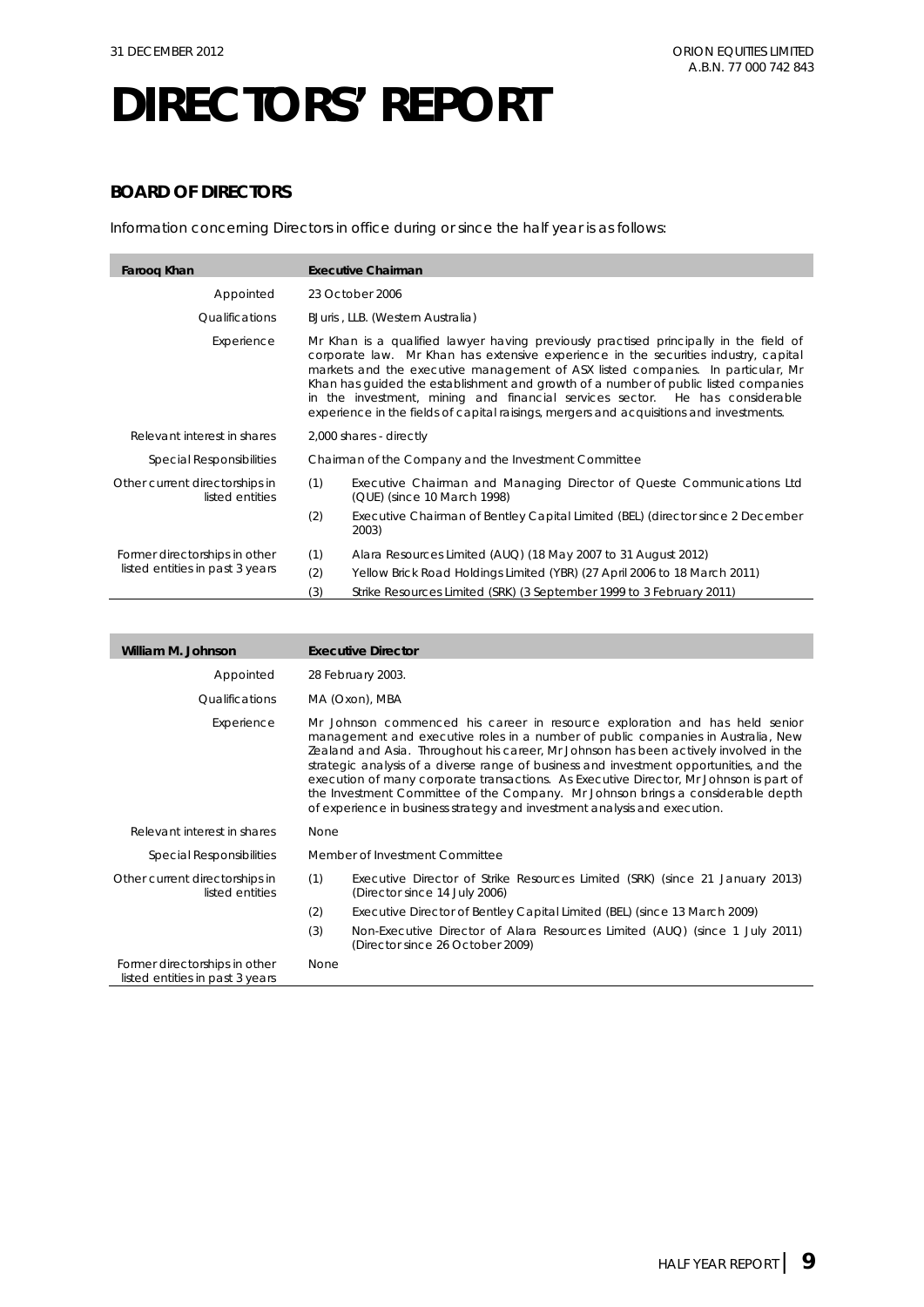| Victor P. H. Ho                                                  | <b>Executive Director and Company Secretary</b>                                                                                                                                                                                                                                                                                                                                                                                                                                                                                    |
|------------------------------------------------------------------|------------------------------------------------------------------------------------------------------------------------------------------------------------------------------------------------------------------------------------------------------------------------------------------------------------------------------------------------------------------------------------------------------------------------------------------------------------------------------------------------------------------------------------|
| Appointed                                                        | Executive Director since 4 July 2003; Company Secretary since 2 August 2000                                                                                                                                                                                                                                                                                                                                                                                                                                                        |
| Qualifications                                                   | BCom, LLB (Western Australia); Chartered Tax Adviser (CTA)                                                                                                                                                                                                                                                                                                                                                                                                                                                                         |
| Experience                                                       | Mr Ho has been in company secretarial/executive roles with a number of public listed<br>companies since 2000. Previously, Mr Ho had 9 years experience in the taxation<br>profession with the Australian Tax Office and in a specialist tax law firm. Mr Ho has<br>extensive experience in the structuring and execution of commercial and corporate<br>transactions, capital raisings, capital management matters, public company<br>administration, corporations law and stock exchange compliance and shareholder<br>relations. |
| Relevant interest in shares                                      | None                                                                                                                                                                                                                                                                                                                                                                                                                                                                                                                               |
| <b>Special Responsibilities</b>                                  | Member of Investment Committee                                                                                                                                                                                                                                                                                                                                                                                                                                                                                                     |
| Other positions held in listed<br>entities                       | Company Secretary of:<br>(1)<br>Queste Communications Ltd (QUE) (since 30 August 2000)<br>(2)<br>Bentley Capital Limited (BEL) (since 5 February 2004)                                                                                                                                                                                                                                                                                                                                                                             |
|                                                                  | (3)<br>Alara Resources Limited (AUQ) (since 4 April 2007)                                                                                                                                                                                                                                                                                                                                                                                                                                                                          |
| Former directorships in other<br>listed entities in past 3 years | Strike Resources Limited (SRK) (Secretary between 9 March 2000 and 30 April 2010<br>(1)<br>and Director between 12 October 2000 and 25 September 2009)                                                                                                                                                                                                                                                                                                                                                                             |

| Yagoob Khan                                                      | <b>Non-Executive Director</b>                                                                                                                                                                                                                                                                                                                                                                                                                 |
|------------------------------------------------------------------|-----------------------------------------------------------------------------------------------------------------------------------------------------------------------------------------------------------------------------------------------------------------------------------------------------------------------------------------------------------------------------------------------------------------------------------------------|
| Appointed                                                        | 5 November 1999                                                                                                                                                                                                                                                                                                                                                                                                                               |
| <i><b>Oualifications</b></i>                                     | BCom (Western Australia), Master of Science in Industrial Administration (Carnegie<br>Mellon)                                                                                                                                                                                                                                                                                                                                                 |
| Experience                                                       | Mr Khan holds a Masters degree in Business and has worked as a senior executive<br>responsible for product marketing, costing systems and production management. Mr<br>Khan has been involved in the structuring and ASX listing of a number of public<br>companies and in subsequent executive management. Mr Khan brings considerable<br>international experience in corporate finance and the strategic analysis of listed<br>investments. |
| Relevant interest in shares                                      | <b>None</b>                                                                                                                                                                                                                                                                                                                                                                                                                                   |
| Special Responsibilities                                         | None                                                                                                                                                                                                                                                                                                                                                                                                                                          |
| Other current directorships in<br>listed entities                | Non-Executive Director of Queste Communications Ltd (QUE) (since 10 March 1998)                                                                                                                                                                                                                                                                                                                                                               |
| Former directorships in other<br>listed entities in past 3 years | None                                                                                                                                                                                                                                                                                                                                                                                                                                          |

### **AUDITOR'S INDEPENDENCE DECLARATION**

A copy of the Auditor's Independence Declaration as required under section 307C of the *Corporations Act 2001* forms part of this Directors Report and is set out on page 12. This relates to the Auditor's Independent Review Report, where the Auditors state that they have issued an independence declaration.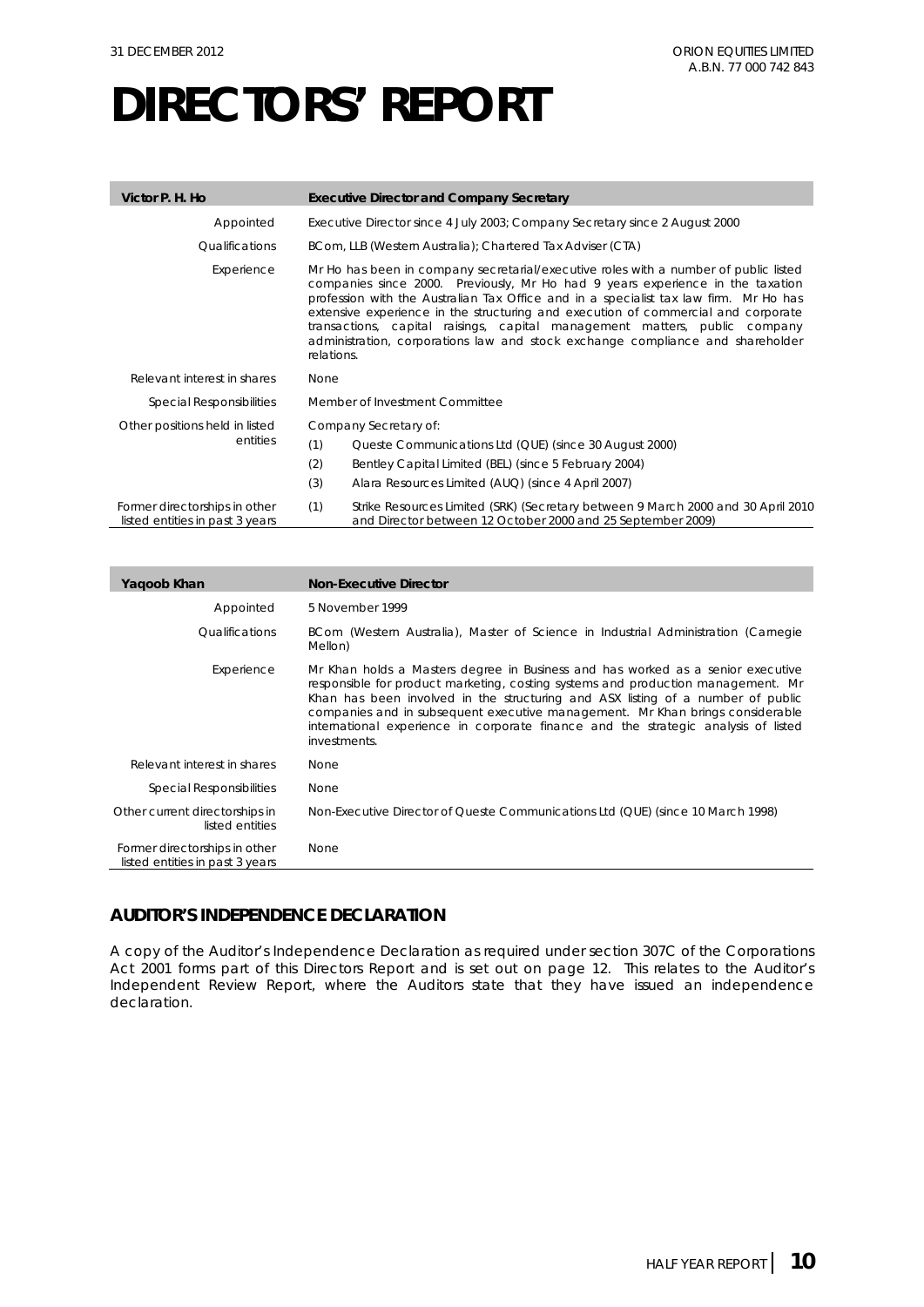Signed for and on behalf of the Directors in accordance with a resolution of the Board,

**Farooq K Khan Chairma an** 

**28 Febru ary 2013** 

 $\sim$  $\sqrt{2}$ 

**William Johnson** Director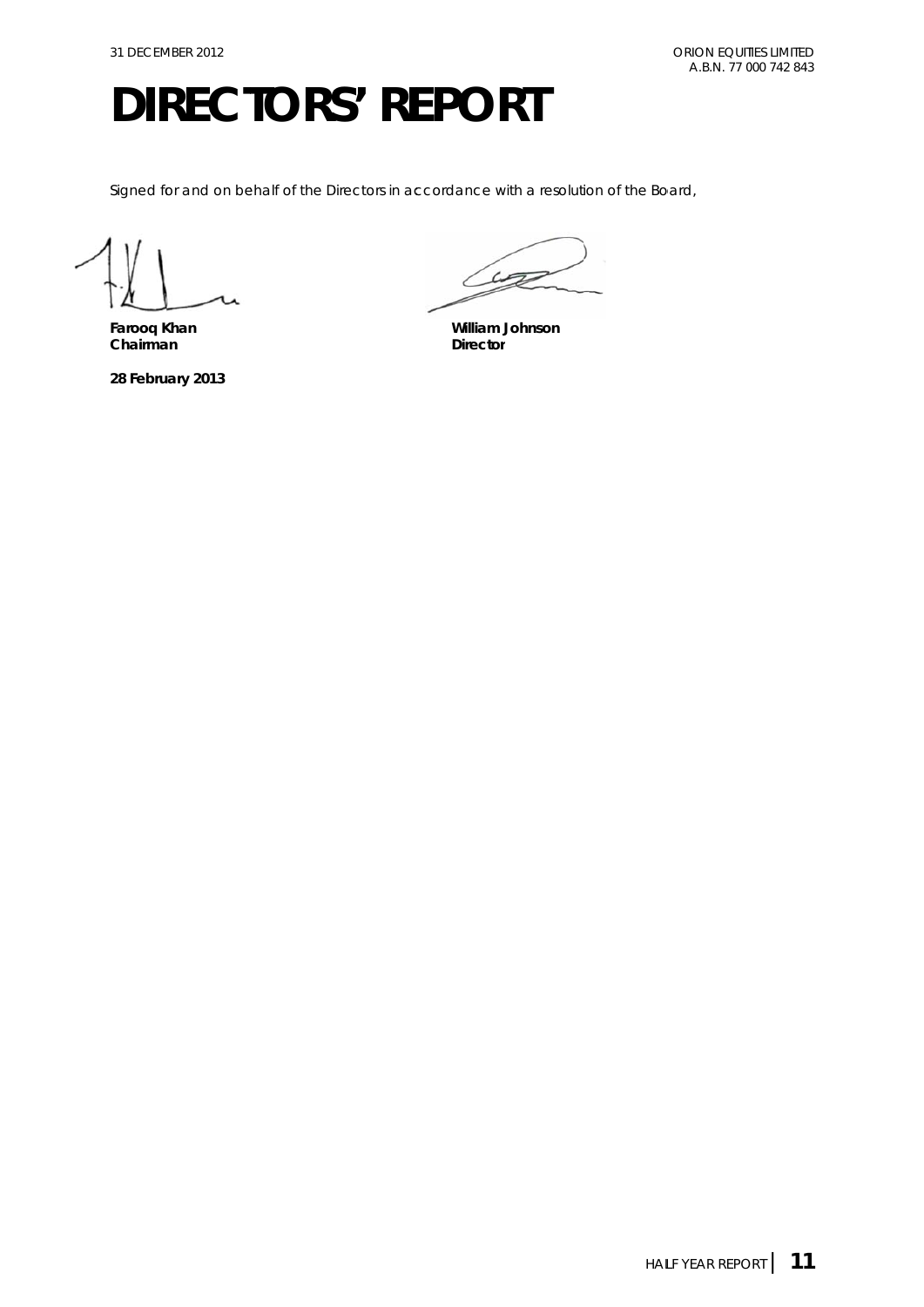

Tel: +8 6382 4600 Fax: +8 6382 4601 **www.bdo.com.au**  38 Station Street Subiaco, WA 6008 PO Box 700 West Perth WA 6872 Australia

28 February 2013

The Board of Directors Orion Equities Limited Level 14, The Forrest Centre 221 St Georges Terrace PERTH WA 6000

Dear Sirs,

### **DECLARATION OF INDEPENDENCE BY BRAD MCVEIGH TO THE DIRECTORS OF ORION EQUITIES LIMITED**

As lead auditor for the review of Orion Equities Limited for the half-year ended 31 December 2012, I declare that to the best of my knowledge and belief, there have been:

- no contraventions of the auditor independence requirements of the *Corporations Act 2001* in relation to the review; and
- no contraventions of any applicable code of professional conduct in relation to the review.

This declaration is in respect of Orion Equities Limited and the entities it controlled during the period.

 $\mathcal{B}$ m $\mathfrak{l}_{\gamma}$ /

**Brad McVeigh**  Director

**BDO Audit (WA) Pty Ltd**  Perth, Western Australia

BDO Audit (WA) Pty Ltd ABN 79 112 284 787 is a member of a national association of independent entities which are all members of BDO (Australia) Ltd ABN 77 050<br>110 275, an Australian company limited by guarantee. BDO Audit by guarantee, and form part of the international BDO network of independent member firms. Liability limited by a scheme approved under Professional Standards Legislation (other than for the acts or omissions of financial services licensees) in each State or Territory other than Tasmania.

HALF YEAR REPORT | **12**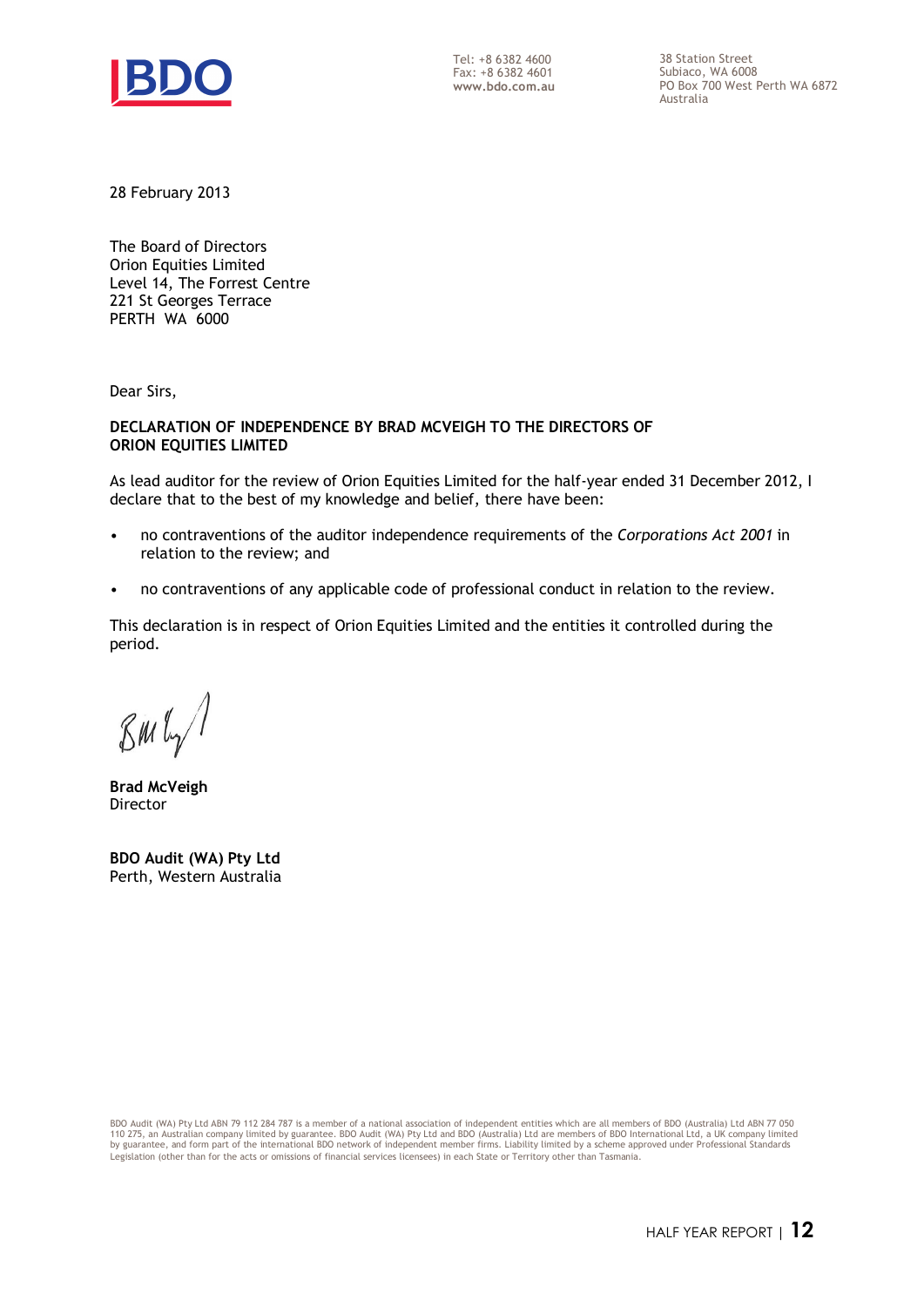## **CONSOLIDATED STATEMENT for the half year ended 31 December 2012 OF PROFIT OR LOSS AND OTHER COMPREHENSIVE INCOME**

|                                                                                          | <b>Note</b>    | 31 Dec 12  | 31 Dec 11     |
|------------------------------------------------------------------------------------------|----------------|------------|---------------|
|                                                                                          |                | \$         |               |
| Revenue                                                                                  | $\overline{2}$ | 224,247    | 375,048       |
| Net Gain on Financial Assets at Fair Value through Profit or Loss                        |                | 477,357    |               |
| <b>TOTAL REVENUE</b>                                                                     |                | 701,604    | 375,048       |
| <b>EXPENSES</b>                                                                          | $\overline{2}$ |            |               |
| Net Loss on Financial Assets at Fair Value through Profit or Loss                        |                |            | (1, 731, 769) |
| Share of Net Loss of Associate                                                           |                | (3,995)    | (987, 980)    |
| Cost of Goods Sold in relation to Olive Oil Operations                                   |                | (240,069)  | (697, 805)    |
| Personnel Expenses                                                                       |                | (305, 126) | (327, 756)    |
| <b>Communication Expenses</b>                                                            |                | (4, 570)   | (4,086)       |
| Occupancy Expenses                                                                       |                | (35, 911)  | (61, 344)     |
| <b>Finance Expenses</b>                                                                  |                | (1,400)    | (21, 532)     |
| Corporate Expenses                                                                       |                | (19, 821)  | (43,001)      |
| <b>Administration Expenses</b>                                                           |                | (116, 741) | (248, 040)    |
| <b>LOSS BEFORE INCOME TAX</b>                                                            |                | (26, 029)  | (3,748,265)   |
| Income Tax Expense                                                                       |                |            |               |
| <b>LOSS FOR THE HALF YEAR</b>                                                            |                | (26, 029)  | (3,748,265)   |
| OTHER COMPREHENSIVE INCOME                                                               |                |            |               |
| Revaluation of Assets, Net of Tax                                                        |                |            |               |
| TOTAL COMPREHENSIVE LOSS FOR THE HALF YEAR                                               |                | (26, 029)  | (3,748,265)   |
|                                                                                          |                |            |               |
| Total Comprehensive Loss for the Half Year is attributable to:                           |                |            |               |
| Owners of Orion Equities Limited                                                         |                | (26, 029)  | (3,748,265)   |
| LOSS PER SHARE FOR LOSS ATTRIBUTABLE TO ORDINARY<br><b>EQUITY HOLDERS OF THE COMPANY</b> |                |            |               |
| Basic Loss per Share (cents)                                                             | 3              | (0.15)     | (21.04)       |

The accompanying notes form part of these financial statements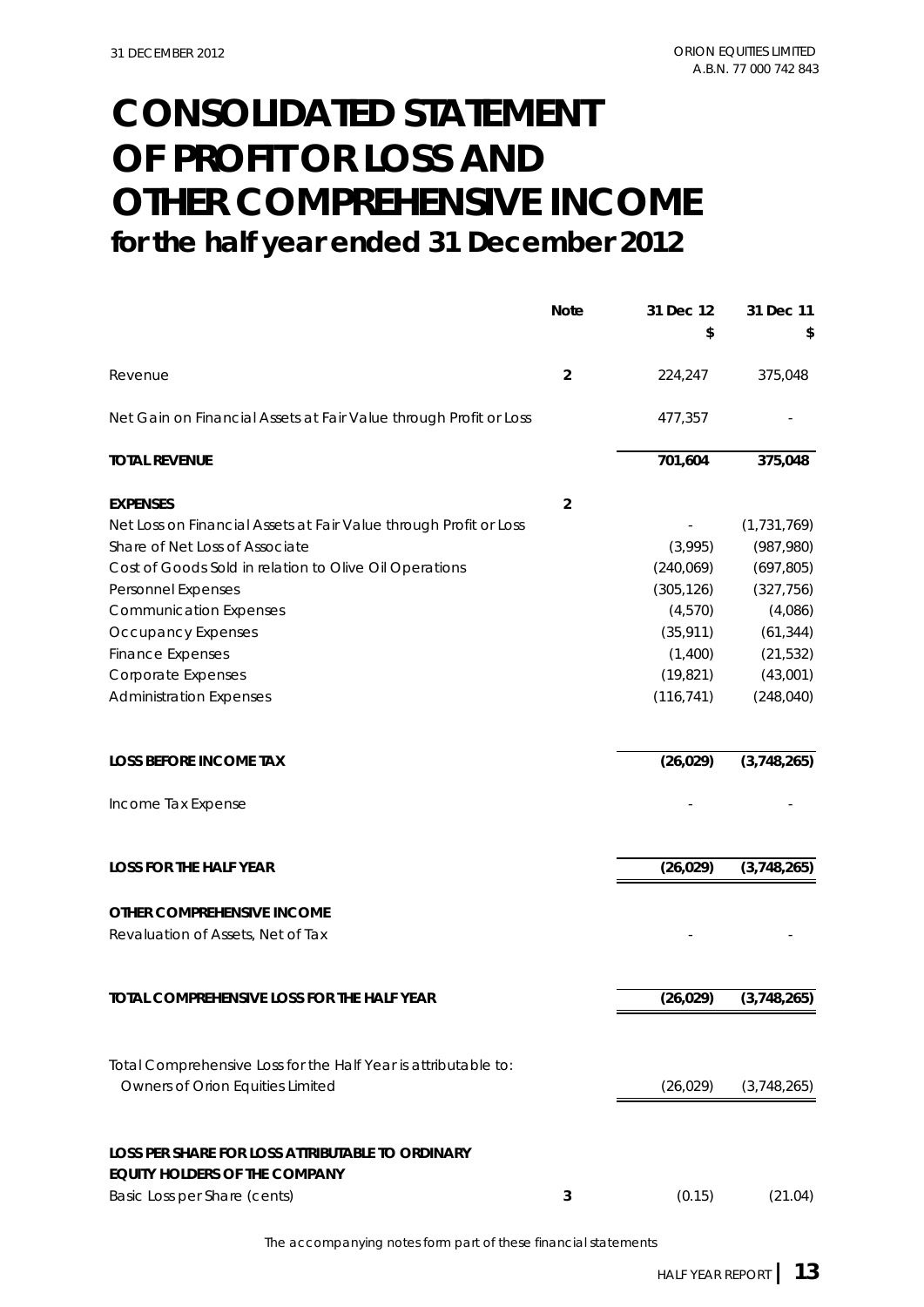### **as at 31 December 2012 OF FINANCIAL POSITION CONSOLIDATED STATEMENT**

|                                                                | <b>Note</b>             | 31 Dec 12   | 30 Jun 12   |
|----------------------------------------------------------------|-------------------------|-------------|-------------|
|                                                                |                         | \$          | S           |
| <b>CURRENT ASSETS</b>                                          |                         |             |             |
| Cash and Cash Equivalents                                      | $\overline{\mathbf{4}}$ | 1,819,704   | 365,031     |
| Financial Assets at Fair Value through Profit or Loss          | 5                       | 2,715,115   | 3,821,383   |
| Trade and Other Receivables                                    |                         | 111,548     | 260,092     |
| Inventories                                                    |                         | 200,951     | 277,595     |
| <b>Other Current Assets</b>                                    |                         | 13,561      | 3,434       |
| <b>TOTAL CURRENT ASSETS</b>                                    |                         | 4,860,879   | 4,727,535   |
| <b>NON CURRENT ASSETS</b>                                      |                         |             |             |
| Trade and Other Receivables                                    |                         | 32,823      | 32,823      |
| Land held for Development or Resale                            |                         | 1,640,000   | 1,640,000   |
| Investment in Associate Entity                                 | 6                       | 4,375,121   | 4,584,254   |
| Property, Plant and Equipment                                  |                         | 1,585,525   | 1,617,101   |
| Olive Trees                                                    |                         | 65,500      | 65,500      |
| Intangible Assets                                              |                         | 727,746     | 727,746     |
| Deferred Tax Asset                                             |                         | 161,302     | 352,085     |
| <b>TOTAL NON CURRENT ASSETS</b>                                |                         | 8,588,017   | 9,019,509   |
| <b>TOTAL ASSETS</b>                                            |                         | 13,448,896  | 13,747,044  |
| <b>CURRENT LIABILITIES</b>                                     |                         |             |             |
| Trade and Other Payables                                       |                         | 122,107     | 183,630     |
| Provisions                                                     |                         | 81,267      | 101,080     |
| <b>TOTAL CURRENT LIABILITIES</b>                               |                         | 203,374     | 284,710     |
|                                                                |                         |             |             |
| <b>NON CURRENT LIABILITIES</b>                                 |                         |             |             |
| Deferred Tax Liability                                         |                         | 161,302     | 352,085     |
| <b>TOTAL NON CURRENT LIABILITIES</b>                           |                         | 161,302     | 352,085     |
| <b>TOTAL LIABILITIES</b>                                       |                         | 364,676     | 636,795     |
|                                                                |                         |             |             |
| <b>NET ASSETS</b>                                              |                         | 13,084,220  | 13,110,249  |
| <b>EQUITY</b>                                                  |                         |             |             |
| <b>Issued Capital</b>                                          |                         | 19,374,007  | 19,374,007  |
| Reserves                                                       |                         | 361,505     | 361,505     |
| <b>Accumulated Losses</b>                                      |                         | (6,651,292) | (6,625,263) |
| <b>TOTAL EQUITY</b>                                            |                         | 13,084,220  | 13,110,249  |
| The accompanying notes form part of these financial statements |                         |             |             |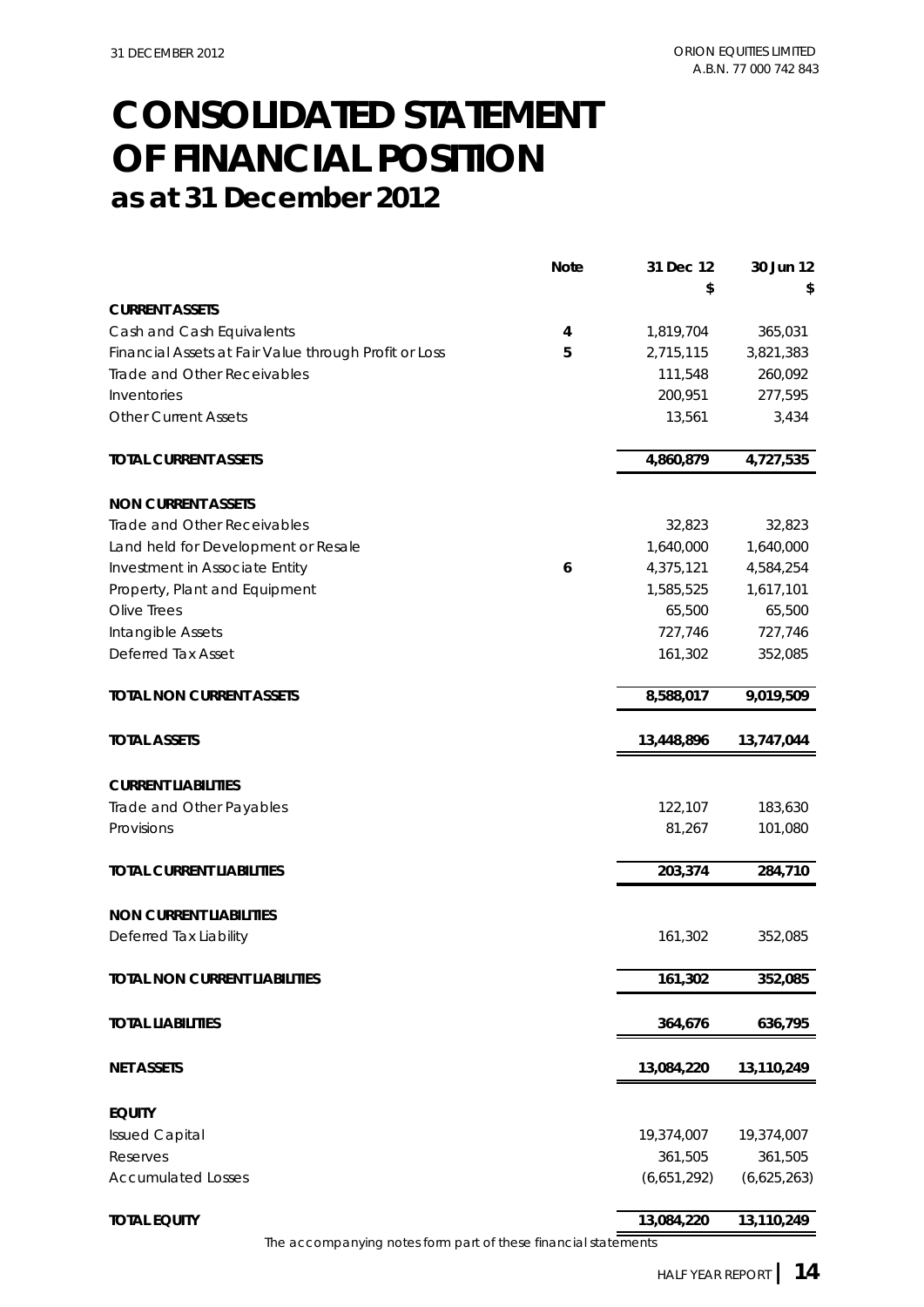### **CONSOLIDATED STATEMENT for the half year ended 31 December 2012 OF CHANGES IN EQUITY**

|                                                   | <b>Issued</b> |          | Accumulated   |             |
|---------------------------------------------------|---------------|----------|---------------|-------------|
|                                                   | Capital       | Reserves | Losses        | Total       |
|                                                   | \$            | \$       | \$            | \$          |
| <b>BALANCE AT 1 JULY 2011</b>                     | 19,374,007    | 419,523  | (1,647,232)   | 18,146,298  |
| Loss for the Half Year                            |               |          | (3,748,265)   | (3,748,265) |
| Other Comprehensive Income                        |               |          |               |             |
| <b>Total Comprehensive Loss for the Half Year</b> |               |          | (3,748,265)   | (3,748,265) |
| <b>BALANCE AT 31 DECEMBER 2011</b>                | 19,374,007    | 419,523  | (5, 395, 497) | 14,398,033  |
| <b>BALANCE AT 1 JULY 2012</b>                     | 19,374,007    | 361,505  | (6,625,263)   | 13,110,249  |
| Loss for the Half Year                            |               |          | (26, 029)     | (26, 029)   |
| Other Comprehensive Income                        |               |          |               |             |
| <b>Total Comprehensive Loss for the Half Year</b> |               |          | (26, 029)     | (26, 029)   |
| <b>BALANCE AT 31 DECEMBER 2012</b>                | 19,374,007    | 361,505  | (6,651,292)   | 13,084,220  |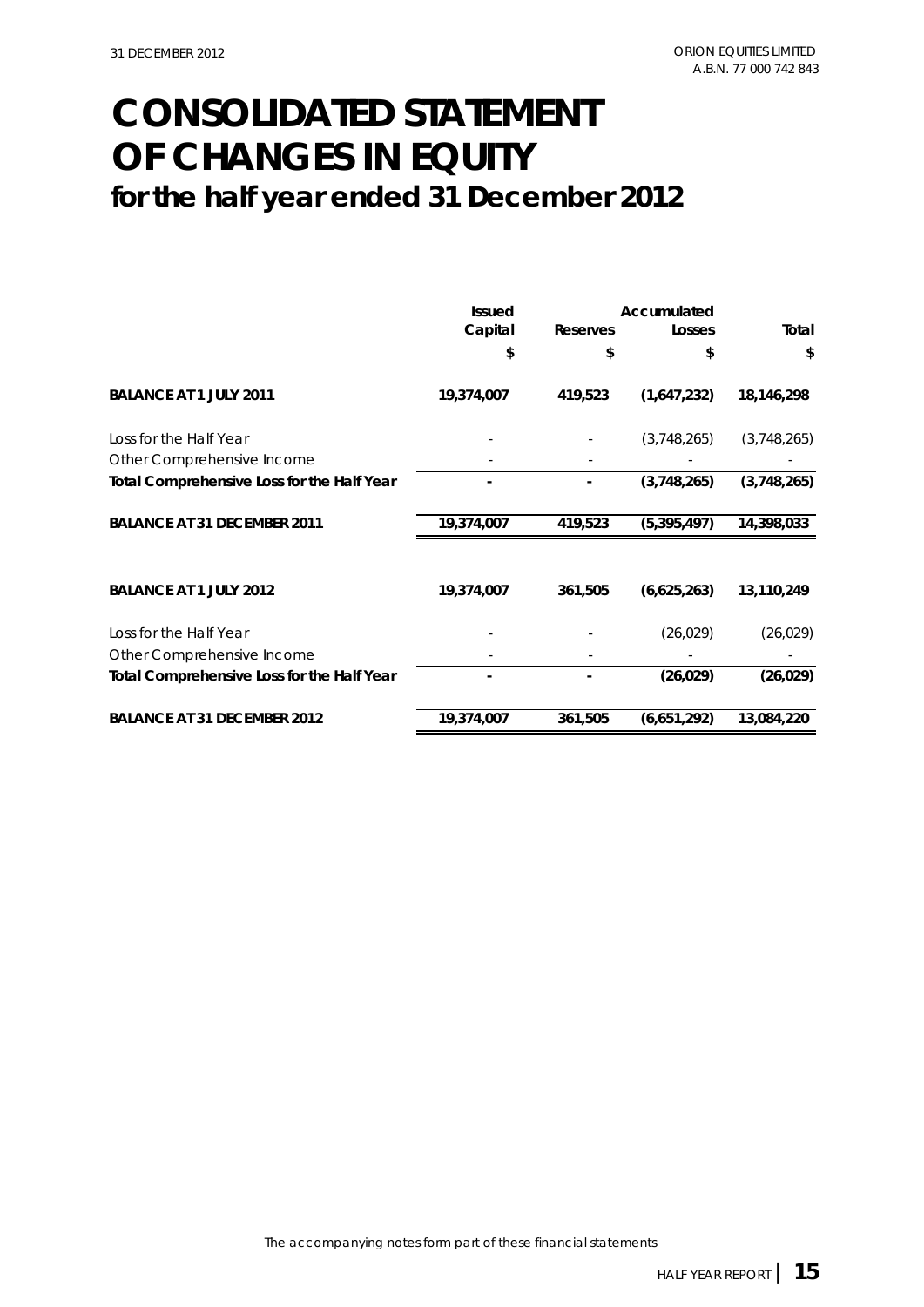## **OF CASH FLOWS CONSOLIDATED STATEMENT**

### **for the half year ended 31 December 2012**

|                                                     | <b>Note</b> | 31 Dec 12  | 31 Dec 11   |
|-----------------------------------------------------|-------------|------------|-------------|
|                                                     |             | \$         |             |
| <b>CASH FLOWS FROM OPERATING ACTIVITIES</b>         |             |            |             |
| <b>Receipts from Customers</b>                      |             | 340,733    | 341,238     |
| <b>Dividends Received</b>                           |             | 13         | 697,469     |
| Interest Received                                   |             | 31,400     | 5,628       |
| Payments to Suppliers and Employees                 |             | (703, 560) | (1,068,438) |
| <b>Interest Paid</b>                                |             | (144)      |             |
| Sale/Redemption of Financial Assets at Fair Value   |             | 1,583,626  |             |
| NET CASH PROVIDED BY/(USED IN) OPERATING ACTIVITIES |             | 1,252,068  | (24, 103)   |
|                                                     |             |            |             |
| <b>CASH FLOWS FROM INVESTING ACTIVITIES</b>         |             |            |             |
| Return of Capital Received                          |             | 205,138    | 1,025,689   |
| Purchase of Plant and Equipment                     |             | (2,633)    | (1,051)     |
| Proceeds from Sale of Plant and Equipment           |             | 100        |             |
| Loan from Controlling Entity                        |             |            | 150,000     |
| Repayment of Loan to Controlling Entity             |             |            | (650,000)   |
| NET CASH PROVIDED BY INVESTING ACTIVITIES           |             | 202,605    | 524,638     |
|                                                     |             |            |             |
| <b>NET INCREASE IN CASH HELD</b>                    |             | 1,454,673  | 500,535     |
| Cash and Cash Equivalents at Beginning of Half Year |             | 365,031    | 289,140     |
| CASH AND CASH EQUIVALENTS AT END OF HALF YEAR       | 4           | 1,819,704  | 789,675     |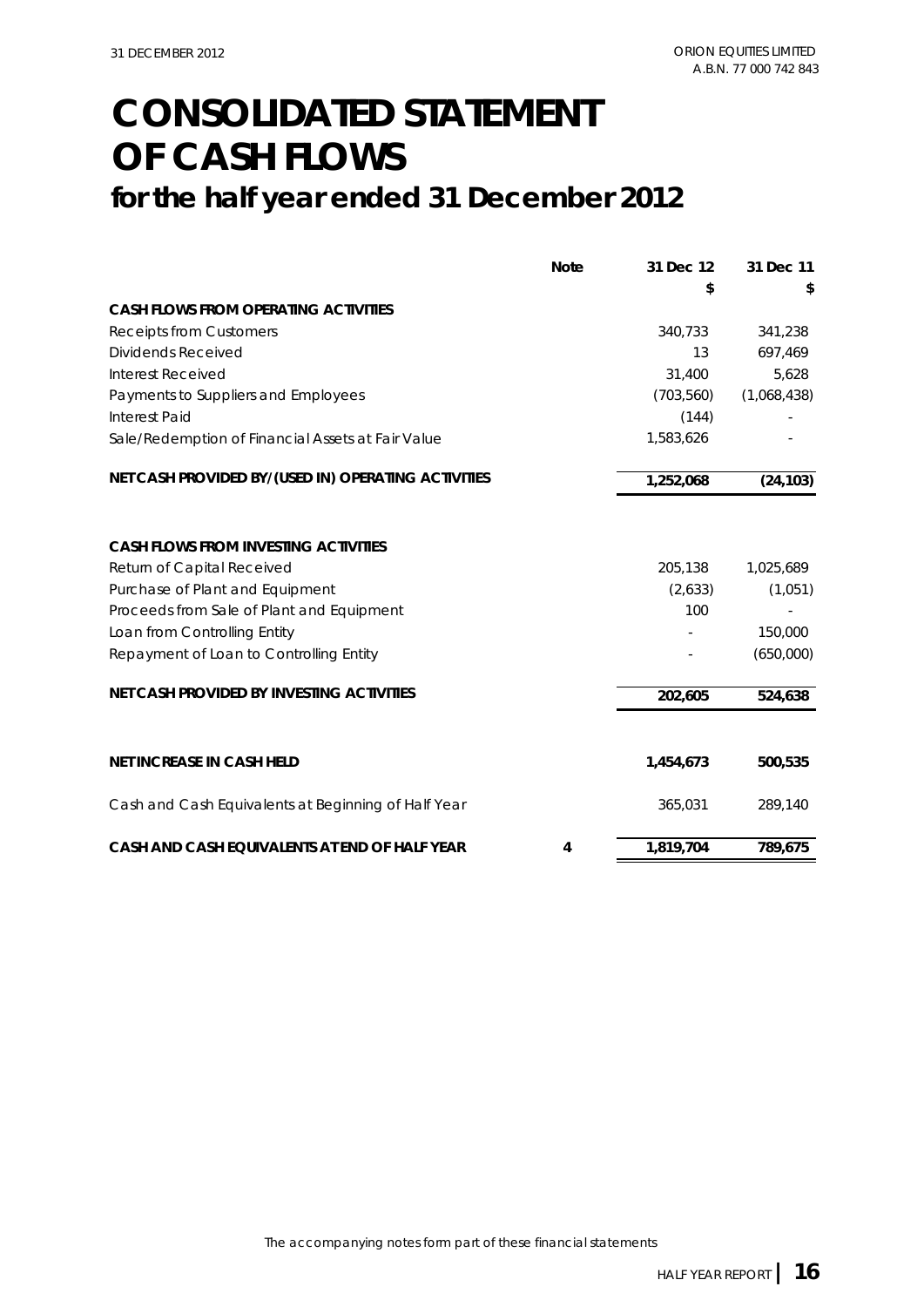### **1. SIGNIFICANT ACCOUNTING POLICIES**

#### **Statement of Compliance**

The half year financial statements are a general purpose financial report prepared in accordance with the Corporations Act 2001 and AASB 134 'Interim Financial Reporting'. Compliance with AASB 134 ensures compliance with International Financial Reporting Standard IAS 34 'Interim Financial Reporting'. These half year financial statements do not include notes of the type normally included in the annual financial statements and should be read in conjunction with the most recent annual financial statements and the Company's ASX announcements released from 1 July 2012 to the date of this report.

#### **Basis of Preparation**

The financial statements have been prepared on the basis of historical cost, except for the revaluation of certain non-current assets and financial instruments. Cost is based on the fair values of the consideration given in exchange for assets. All amounts are presented in Australian dollars, unless otherwise noted.

The accounting policies and methods of computation adopted in the preparation of the half year financial statements are consistent with those adopted and disclosed in the Consolidated Entity's financial statements for the financial year ended 30 June 2012 except for:

### **(a) AASB 2011-9: Amendments to Australian Accounting Standards-Presentation of Items of Other Comprehensive Income**

Comparative figures have been reclassified as required to be consistent with the presentation of current year figures as required by the above AASB Amendment. The reclassification does not have an impact on the results presented.

### **2. LOSS FOR THE HALF YEAR**

The Consolidated Entity's Operating Loss before Income Tax includes the following items of expense:

|     |                                                                   | 31 Dec 12 | 31 Dec 11 |
|-----|-------------------------------------------------------------------|-----------|-----------|
| (a) | Revenue                                                           | \$        | \$        |
|     | Income from Sale of Olive Oil                                     | 172,630   | 336,831   |
|     | Rental Income                                                     | 20,204    | 32,589    |
|     | Dividend Income                                                   | 13        |           |
|     | Interest Income                                                   | 31,400    | 5,628     |
|     |                                                                   | 224,247   | 375,048   |
|     | Net Gain on Financial Assets at Fair Value through Profit or Loss | 477.357   |           |
|     |                                                                   | 701,604   | 375,048   |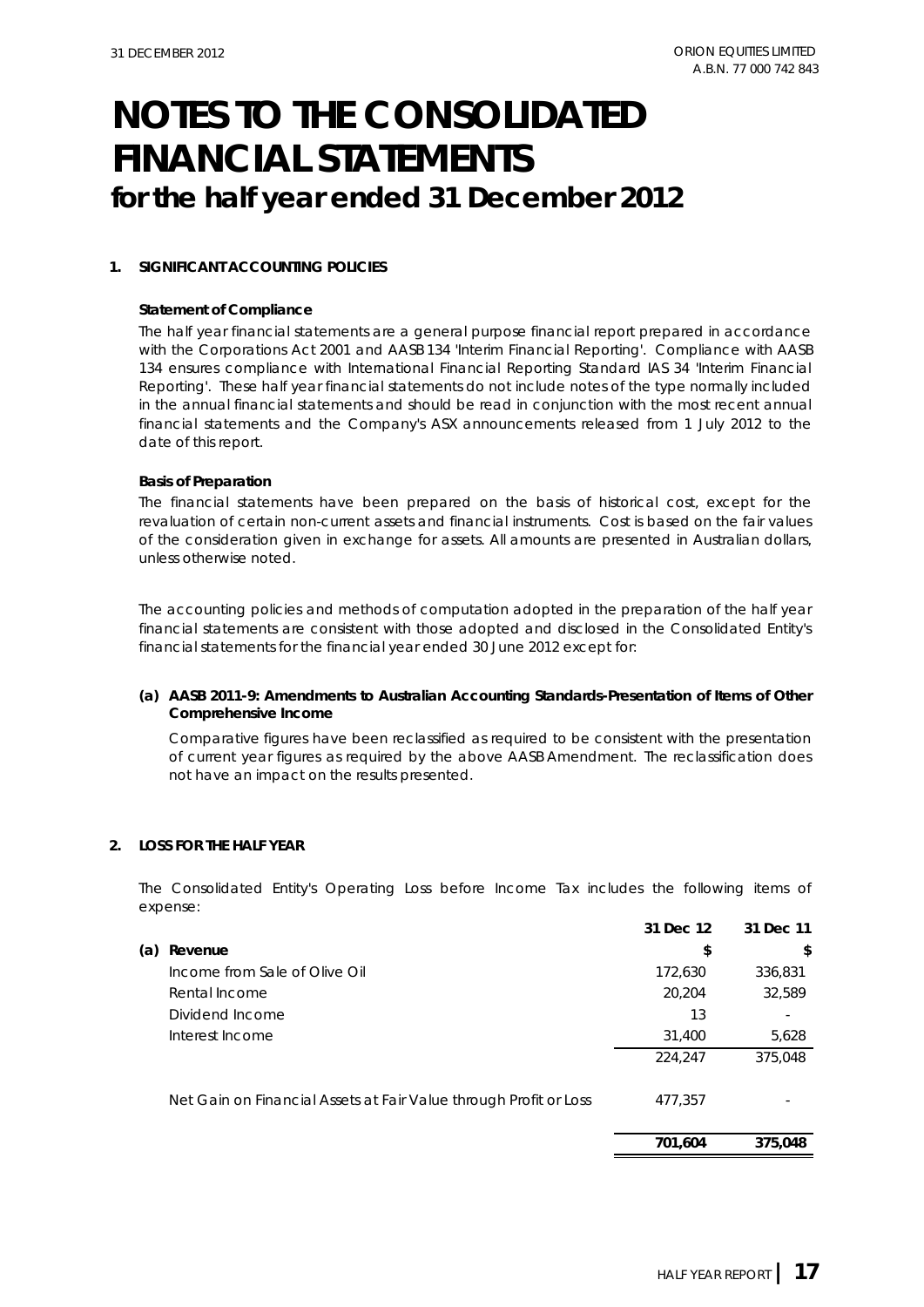| 2. | LOSS FOR THE HALF YEAR (continued)                                | 31 Dec 12<br>\$ | 31 Dec 11<br>\$ |
|----|-------------------------------------------------------------------|-----------------|-----------------|
|    | (b) Expenses                                                      |                 |                 |
|    | Net Loss on Financial Assets at Fair Value through Profit or Loss |                 | 1,731,769       |
|    | Share of Net Loss of Associate                                    | 3,995           | 987,980         |
|    | <b>Olive Oil Operations</b>                                       |                 |                 |
|    | Cost of Goods Sold                                                | 240,069         | 648,527         |
|    | Impairment and Depreciation of Olive Oil Assets                   | 32,417          | 39,195          |
|    | <b>Other Expenses</b>                                             | 35,397          | 10,083          |
|    | Land Operations                                                   |                 |                 |
|    | <b>Other Expenses</b>                                             | 13,311          | 153,346         |
|    | Salaries, Fees and Employee Benefits                              | 293,973         | 327,756         |
|    | Occupancy Expenses                                                | 35,911          | 61,344          |
|    | <b>Finance Expenses</b>                                           | 570             | 21,532          |
|    | <b>Corporate Expenses</b>                                         |                 |                 |
|    | <b>ASX Fees</b>                                                   | 15,149          | 19,309          |
|    | Share Registry                                                    | 2,972           | 3,704           |
|    | <b>Other Corporate Expenses</b>                                   | 750             | 5,918           |
|    | <b>Administration Expenses</b>                                    |                 |                 |
|    | Communications                                                    | 4,350           | 4,086           |
|    | <b>Professional Fees</b>                                          | 12,479          | 68,141          |
|    | Realisation Cost of Investment Portfolio Written Back             | (15, 355)       | (14, 974)       |
|    | Depreciation                                                      | 1,543           | 1,763           |
|    | <b>Other Administration Expenses</b>                              | 50,102          | 53,834          |
|    |                                                                   | 727,633         | 4,123,313       |
|    |                                                                   |                 |                 |
| 3. | <b>LOSS PER SHARE</b>                                             | 31 Dec 12       | 31 Dec 11       |
|    |                                                                   | cents           | cents           |
|    | Basic Loss per Share                                              | (0.15)          | (21.04)         |

The following represents the loss and weighted average number of shares used in the loss per share calculations:

|                                            | 31 Dec 12                  | 31 Dec 11                  |
|--------------------------------------------|----------------------------|----------------------------|
|                                            |                            | \$                         |
| Loss after Income Tax                      | (26, 029)                  | (3,748,265)                |
|                                            | Number of<br><b>Shares</b> | Number of<br><b>Shares</b> |
| Weighted Average Number of Ordinary Shares | 17,814,389                 | 17,814,389                 |

The Consolidated Entity has no securities outstanding which have the potential to convert to ordinary shares and dilute the basic loss per share.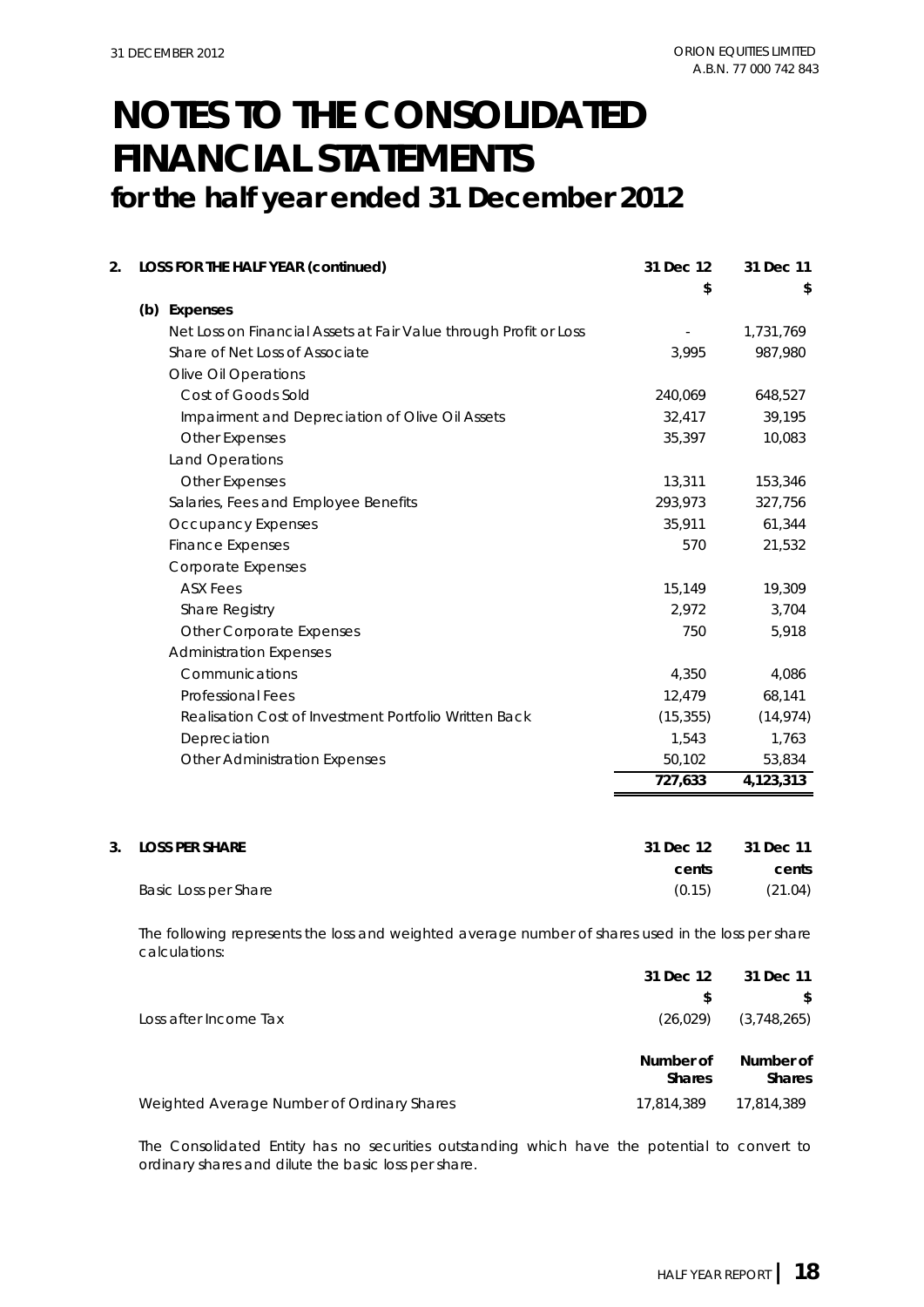## **NOTES TO THE CONSOLIDATED FINANCIAL STATEMENTS**

**for the half year ended 31 December 2012**

| 4. | <b>CASH AND CASH EQUIVALENTS</b>                      | 31 Dec 12       | 30 Jun 12       |
|----|-------------------------------------------------------|-----------------|-----------------|
|    |                                                       | S               | \$              |
|    | Cash at Bank and in hand                              | 219,704         | 365,031         |
|    | <b>Short-Term Deposits</b>                            | 1,600,000       |                 |
|    |                                                       | 1,819,704       | 365,031         |
| 5. | FINANCIAL ASSETS AT FAIR VALUE THROUGH PROFIT OR LOSS | 31 Dec 12<br>\$ | 30 Jun 12<br>\$ |
|    | Current                                               |                 |                 |
|    | Listed Investments at Fair Value                      | 2,674,609       | 3,775,813       |
|    | Unlisted Investments at Fair Value                    | 40,506          | 45,570          |
|    |                                                       | 2,715,115       | 3,821,383       |

### **6. INVESTMENT IN ASSOCIATE ENTITY**

|                                              |               | <b>Ownership Interest</b> |            | Carrying amount |
|----------------------------------------------|---------------|---------------------------|------------|-----------------|
|                                              | 31 Dec 12     | 30 Jun 12                 | 31 Dec 12  | 30 Jun 12       |
|                                              | %             | %                         | \$         | \$              |
| <b>Bentley Capital Limited</b>               | 27.97         | 27.97                     | 4,375,121  | 4,584,254       |
| <b>Movement in Investment</b>                |               |                           |            |                 |
| Opening Balance                              |               |                           | 4,584,254  | 7,088,745       |
| Share of Net Loss after tax                  |               |                           | (3,995)    | (576, 195)      |
| Dividend Received                            |               |                           |            | (697, 469)      |
| Returns of Capital Received                  |               |                           | (205, 138) | (1,230,827)     |
| <b>Closing Balance</b>                       |               |                           | 4,375,121  | 4,584,254       |
| Fair Value of Listed Investment in Associate |               |                           | 3,282,205  | 3,077,067       |
| Net Asset Value of Investment                |               |                           | 5,404,313  | 5,613,462       |
|                                              | <b>Assets</b> | Liabilities               | Revenues   | <b>Net Loss</b> |
| <b>Summarised Position of Associate</b>      | \$            | \$                        | \$         | \$              |
| 31 Dec 12                                    |               |                           |            |                 |
| <b>Bentley Capital Limited</b>               | 5,490,272     | 85,959                    | 179,350    | (3,995)         |
| 30 Jun 12                                    |               |                           |            |                 |
| <b>Bentley Capital Limited</b>               | 5,713,126     | 99,664                    | 160,353    | (576, 195)      |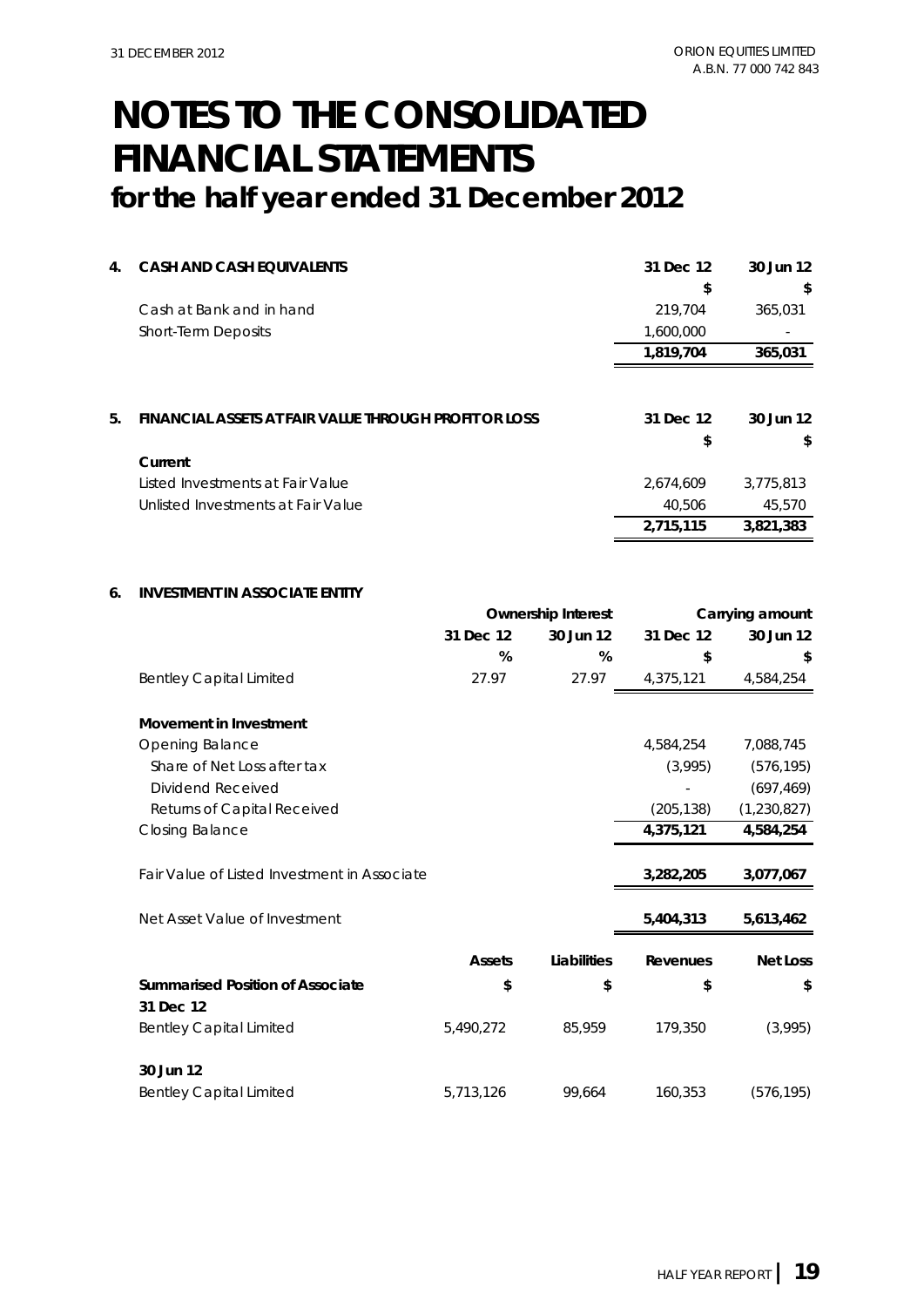#### **7. RELATED PARTY DISCLOSURES**

#### **(a) Ultimate Parent Company**

ASX listed entity Queste Communications Ltd (QUE) is deemed to have control of the Consolidated Entity as it holds 50.88% (2011: 50.88%) of the Company's total issued share capital.

#### **(b) Loans to Subsidiaries**

The Company has borrowed and advanced funds with subsidiary companies as detailed below. Interest is not charged on such outstanding amounts.

|                                   | 31 Dec 12 | 30 Jun 12 |
|-----------------------------------|-----------|-----------|
| <b>Subsidiary Company</b>         |           | S.        |
| Silver Sands Developments Pty Ltd | 2,250,546 | 2.230.881 |
| Dandaragan Estate Pty Ltd         | 2,685,373 | 2,912,864 |
| CXM Pty Ltd                       | 559       | 559       |

#### **(c) Other Related Party Transactions**

During the half year there were transactions between the Company, QUE and Associate Entity, Bentley Capital Limited (ASX Code: BEL), pursuant to share office and administration expense arrangements. There were no outstanding amounts at the reporting date. The following transactions also occurred during the financial year:

|                                | 31 Dec 12 | 31 Dec 11 |
|--------------------------------|-----------|-----------|
| <b>Bentley Capital Limited</b> |           |           |
| Dividends Received             | $\sim$    | 697.469   |
| Return of Capital Received     | 205.138   | 1.025.689 |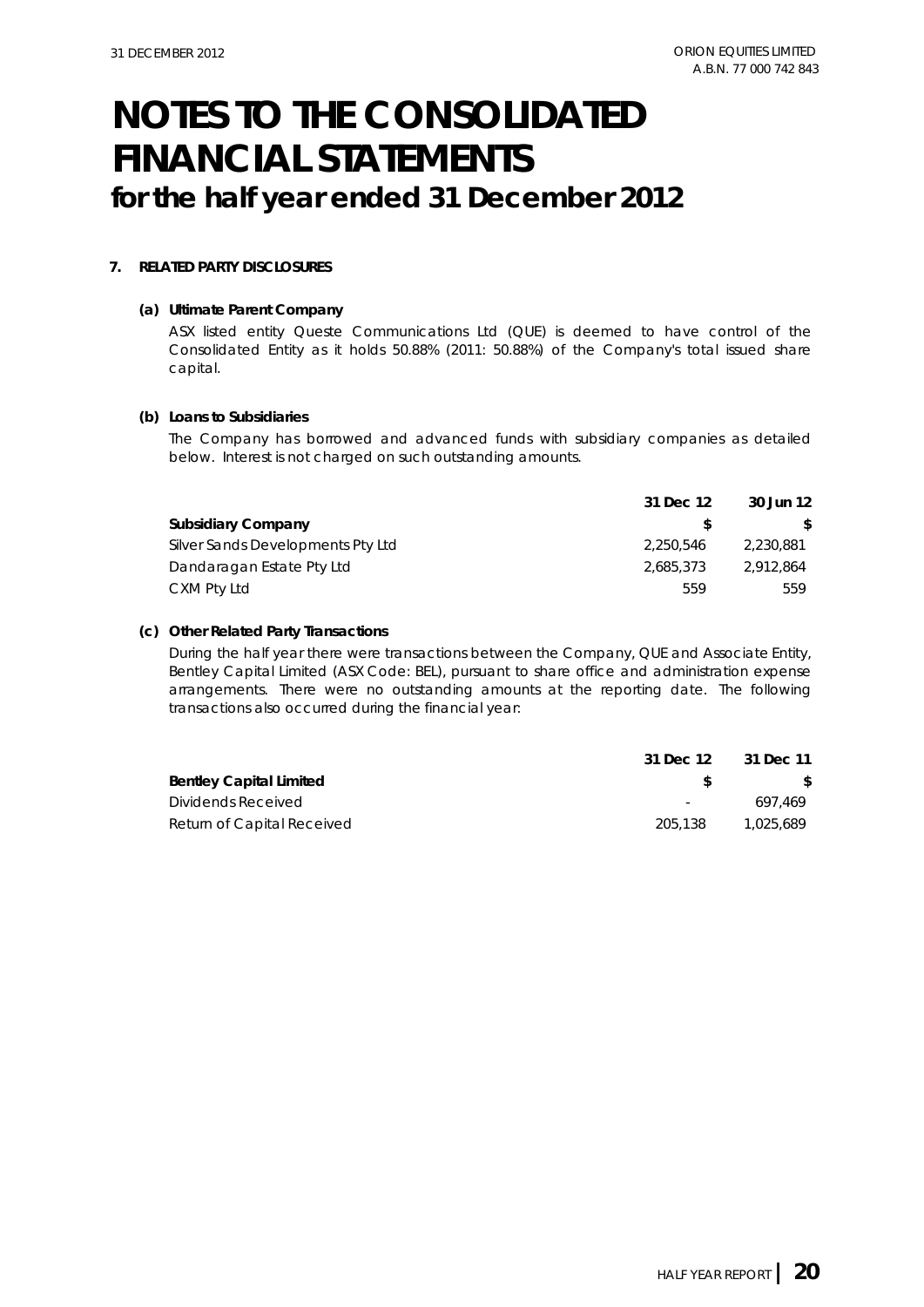### **8. SEGMENT INFORMATION**

The operating segments are reported in a manner consistent with the internal reporting provided to the "Chief Operating Decision Maker". The "Chief Operating Decision Maker", who is responsible for allocating resources and assessing performance of the operating segments, has been identified as the Board of Directors.

The Board has considered the business and geographical perspectives of the operating results and determined that the Consolidated Entity operates only within Australia, with the main segments being Investments and Olive Oil. Unallocated items are mainly comprised of corporate assets, office expenses and income tax assets and liabilities.

|    |                                                   | <b>Investments</b> | Olive Oil  | Unallocated | Total       |  |
|----|---------------------------------------------------|--------------------|------------|-------------|-------------|--|
|    |                                                   | \$                 | \$         | \$          | \$          |  |
|    | 31 Dec 12                                         |                    |            |             |             |  |
|    | Segment Revenues                                  | 497,574            | 172,630    | 31,400      | 701,604     |  |
|    | Segment Gain/(Loss) before tax                    | 493,603            | (135, 253) | (384, 379)  | (26, 029)   |  |
|    | Segment Assets                                    | 8,891,537          | 2,675,285  | 1,882,074   | 13,448,896  |  |
|    | Segment Liabilities                               | (192, 636)         | (20, 378)  | (151, 662)  | (364, 676)  |  |
|    | 31 Dec 11                                         |                    |            |             |             |  |
|    | Segment Revenues                                  | 32,589             | 336,831    | 5,628       | 375,048     |  |
|    | Segment Loss before tax                           | (2,825,533)        | (395, 426) | (527, 306)  | (3,748,265) |  |
|    | 30 Jun 12                                         |                    |            |             |             |  |
|    | Segment Assets                                    | 10,644,839         | 2,934,315  | 167,890     | 13,747,044  |  |
|    | Segment Liabilities                               | (86, 366)          | (185, 698) | (364, 731)  | (636, 795)  |  |
| 9. | <b>COMMITMENTS</b>                                |                    |            | 31 Dec 12   | 30 Jun 12   |  |
|    |                                                   |                    |            | \$          | \$          |  |
|    | Not longer than one year                          |                    |            | 39,315      | 78,630      |  |
|    | Later than one year but not later than five years |                    |            |             |             |  |
|    |                                                   |                    |            | 39.315      | 78.630      |  |

The non-cancellable operating lease commitment is the Consolidated Entity's share of the office premises at Level 14, The Forrest Centre, 221 St Georges Terrace, Perth, Western Australia, and includes all outgoings (exclusive of GST). The lease is for a 7 year term expiring 30 June 2013 and contains a rent review increase each year alternating between 5% and the greater of market rate or CPI + 1%.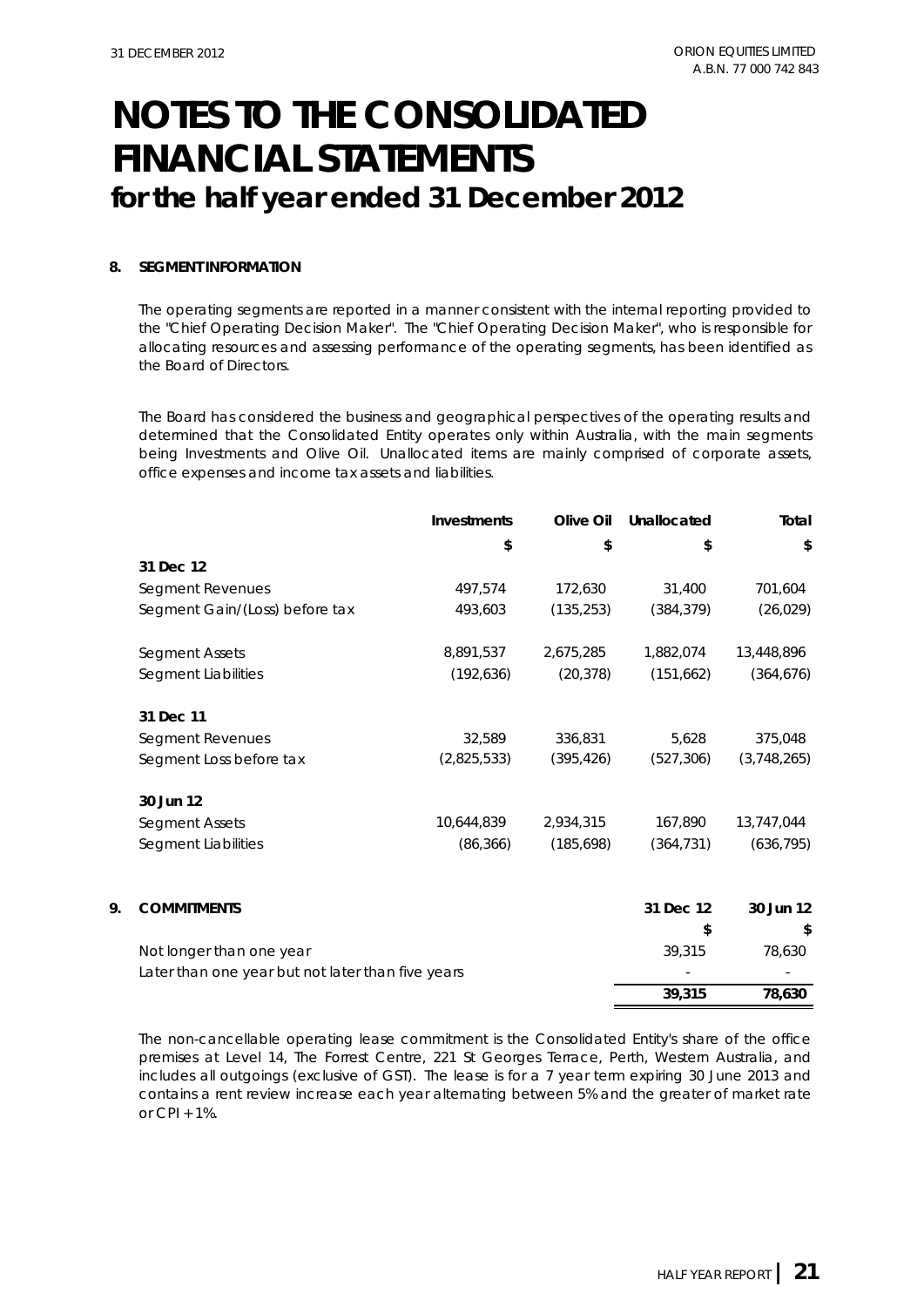### **10. CONTINGENCIES**

#### **(a) Directors' Deeds**

The Company has entered into Deeds of Indemnity with each of its Directors indemnifying them against liability incurred in discharging their duties as Directors/Officers of the Consolidated Entity. At the end of the financial period, no claims have been made under any such indemnities and accordingly, it is not possible to quantify the potential financial obligation of the Consolidated Entity under these indemnities.

#### **(b) Tenement Royalties**

The Consolidated Entity is entitled to receive a royalty of 2% of gross revenues (exclusive of GST) from any commercial exploitation of any minerals from the following Australian tenements:

- (i) the Paulsens East Project tenements in Western Australia currently held by Strike Resources Limited (Strike) - EL47/1328 and PL47/1170; and
- (ii) the Bigryli South Project tenements in the Northern Territory currently held by Alara Resources Limited (Alara) - EL 24879, 24928 and 24929 and 24927.

### **11. EVENTS OCCURRING AFTER THE REPORTING PERIOD**

(a) On 28 February 2013, Bentley Capital Limited announced its intention to seek shareholder approval to undertake a one cent per share return of capital (Return of Capital).

The Return of Capital is to be effected by Bentley seeking shareholder approval for a reduction in the share capital of the company by returning one cent per share to shareholders - this equates to an aggregate reduction of share capital by approximately \$0.734 million based upon the company's 73,350,541 shares currently on issue.

No shares will be cancelled as a result of the Return of Capital. Accordingly, the number of shares held by each shareholder will not change as a consequence of the Return of Capital.

The Return of Capital is subject to Bentley shareholder approval at a general meeting to be convened in April 2013. If Bentley shareholders approve this Return of Capital, the Company's entitlement under the Return of Capital is expected to be \$205,138.

No matter or circumstance has arisen since the end of the financial half year that significantly affected, or may significantly affect, the operations of the Consolidated Entity, the results of those operations, or the state of affairs of the Consolidated Entity in future financial years.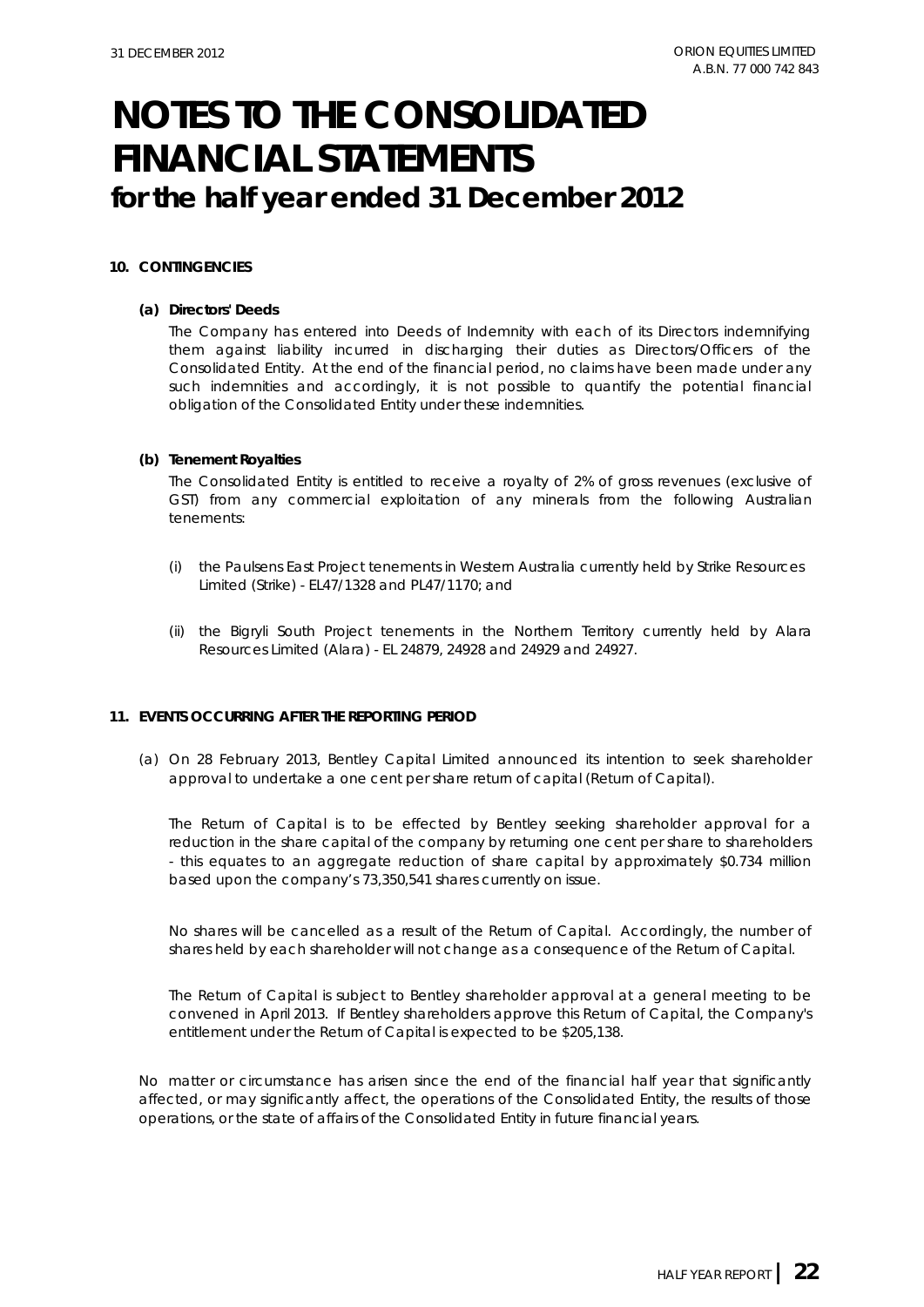# **DIRECTORS' DECLARATION**

In accordance with a resolution of the directors of Orion Equities Limited made pursuant to sub-section 303(5) of the *Corporations Act 2001*, we state that:

In the opinion of the directors:

- $(a)$ *Co orporations A Act 2001*, incl luding: he financial statements and notes of the consolidated entity are in accordance with the
	- (i) giving a true and fair view of the consolidated entity's financial position as at 31 December 2012 and of its performance for the half year ended on that date; and
	- (ii) ) complying with Accounting Standards AASB 134 "Interim Financial Reporting", Corporations Regulations 2001 and other mandatory professional reporting requirements; and
- $(b)$ as and when they become due and payable. here are reasonable grounds to believe that the consolidated entity will be able to pay its debts

On behalf of the Board,

**Farooq K Khan Chairma an** 

**28 Febru ary 2013** 

 $42$ 

**William Johnson** Director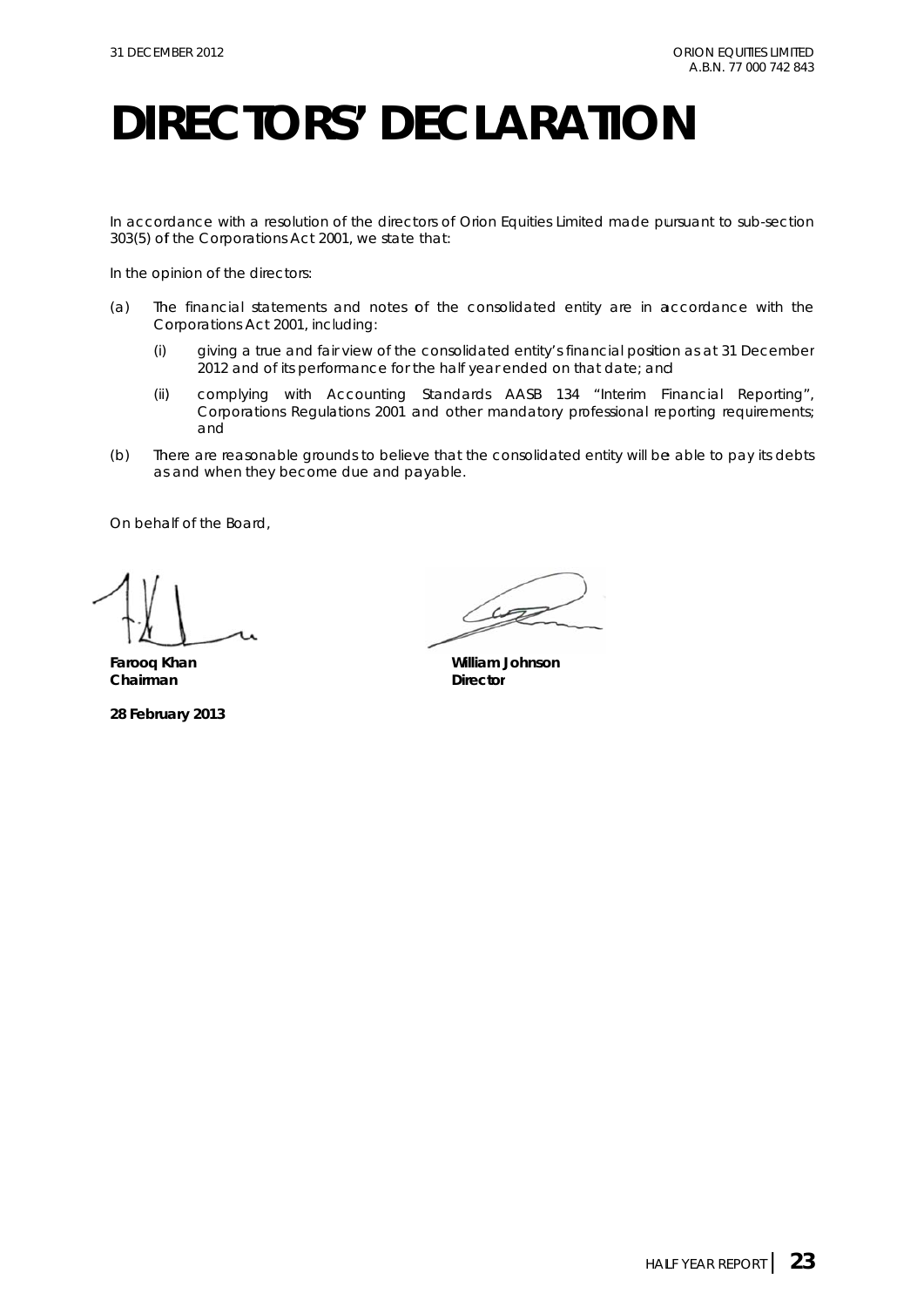

38 Station Street Subiaco, WA 6008 PO Box 700 West Perth WA 6872 Australia

### **INDEPENDENT AUDITOR'S REVIEW REPORT TO THE MEMBERS OF ORION EQUITIES LIMITED**

### **Report on the Half-Year Financial Report**

We have reviewed the accompanying half-year financial report of Orion Equities Limited, which comprises the consolidated statement of financial position as at 31 December 2012, and the consolidated statement of profit or loss and other comprehensive income, the consolidated statement of changes in equity and the consolidated statement of cash flows for the half-year ended on that date, notes comprising a statement of significant accounting policies and other explanatory information, and the directors' declaration of the consolidated entity comprising the disclosing entity and the entities it controlled at the half-year's end or from time to time during the half-year.

### **Directors' Responsibility for the Half-Year Financial Report**

The directors of the disclosing entity are responsible for the preparation of the half-year financial report that gives a true and fair view in accordance with Australian Accounting Standards and the *Corporations Act 2001* and for such internal control as the directors determine is necessary to enable the preparation of the half-year financial report that is free from material misstatement, whether due to fraud or error.

### **Auditor's Responsibility**

Our responsibility is to express a conclusion on the half-year financial report based on our review. We conducted our review in accordance with Auditing Standard on Review Engagements ASRE 2410 *Review of a Financial Report Performed by the Independent Auditor of the Entity*, in order to state whether, on the basis of the procedures described, we have become aware of any matter that makes us believe that the half-year financial report is not in accordance with the *Corporations Act 2001* including: giving a true and fair view of the consolidated entity's financial position as at 31 December 2012 and its performance for the half-year ended on that date; and complying with Accounting Standard AASB 134 *Interim Financial Reporting* and the *Corporations Regulations 2001*. As the auditor of Orion Equities Limited, ASRE 2410 requires that we comply with the ethical requirements relevant to the audit of the annual financial report.

A review of a half-year financial report consists of making enquiries, primarily of persons responsible for financial and accounting matters, and applying analytical and other review procedures. A review is substantially less in scope than an audit conducted in accordance with Australian Auditing Standards and consequently does not enable us to obtain assurance that we would become aware of all significant matters that might be identified in an audit. Accordingly, we do not express an audit opinion.

### **Independence**

In conducting our review, we have complied with the independence requirements of the *Corporations Act 2001*. We confirm that the independence declaration required by the *Corporations Act 2001,* which has been given to the directors of Orion Equities Limited, would be in the same terms if given to the directors as at the time of this auditor's review report.

BDO Audit (WA) Pty Ltd ABN 79 112 284 787 is a member of a national association of independent entities which are all members of BDO (Australia) Ltd ABN 77 050 110 275, an Australian company limited by guarantee. BDO Audit (WA) Pty Ltd and BDO (Australia) Ltd are members of BDO International Ltd, a UK company limited<br>by guarantee, and form part of the international BDO network of Legislation (other than for the acts or omissions of financial services licensees) in each State or Territory other than Tasmania.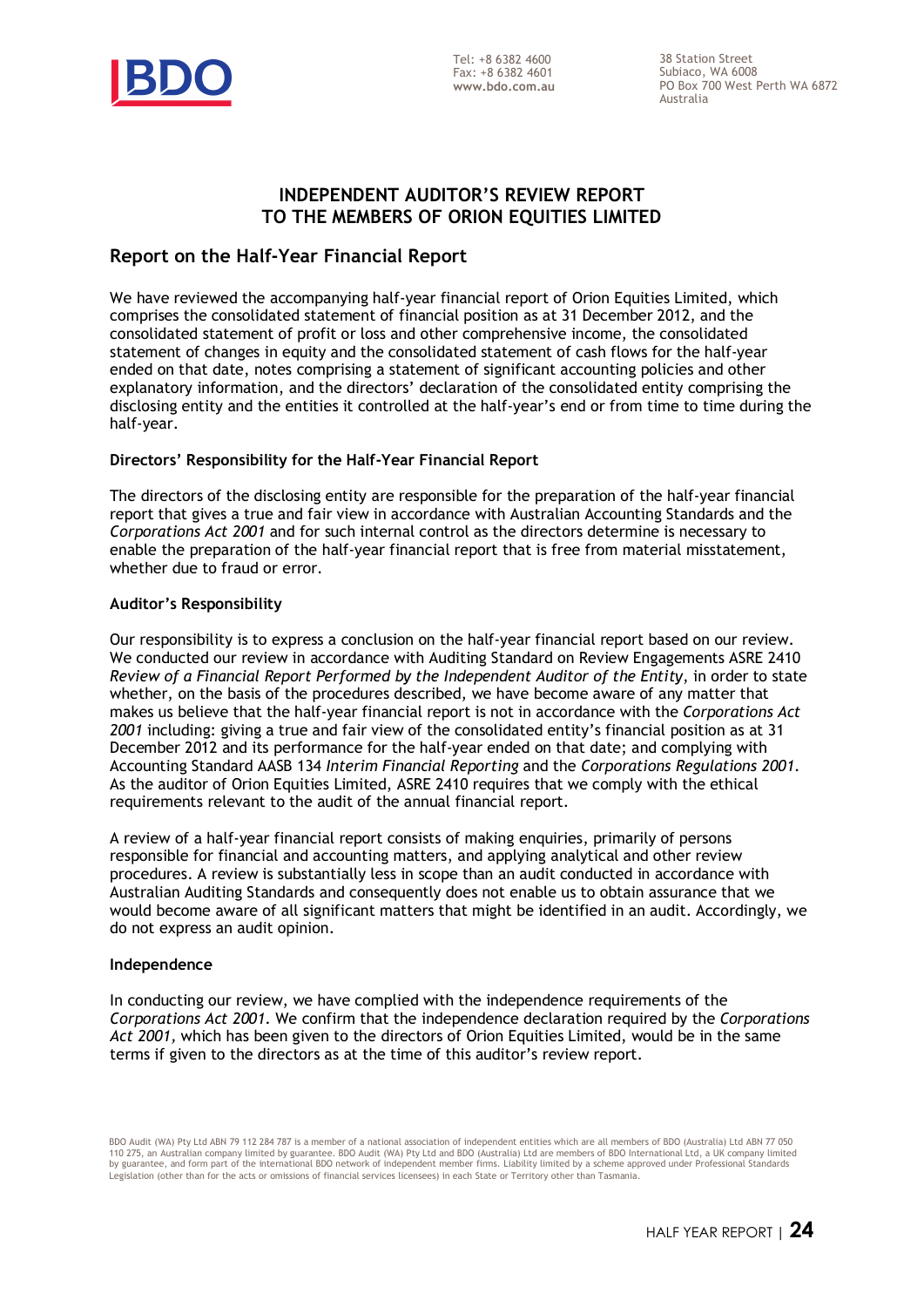

### **Conclusion**

Based on our review, which is not an audit, we have not become aware of any matter that makes us believe that the half-year financial report of Orion Equities Limited is not in accordance with the *Corporations Act 2001* including:

- (a) giving a true and fair view of the consolidated entity's financial position as at 31 December 2012 and of its performance for the half-year ended on that date; and
- (b) complying with Accounting Standard AASB 134 *Interim Financial Reporting* and *Corporations Regulations 2001*.

**BDO Audit (WA) Pty Ltd** 

BDO  $\mathcal{R}$ M $\mathcal{L}_{\gamma}$ 

**Brad McVeigh**  Director

Perth, Western Australia Dated this 28<sup>th</sup> day of February 2013